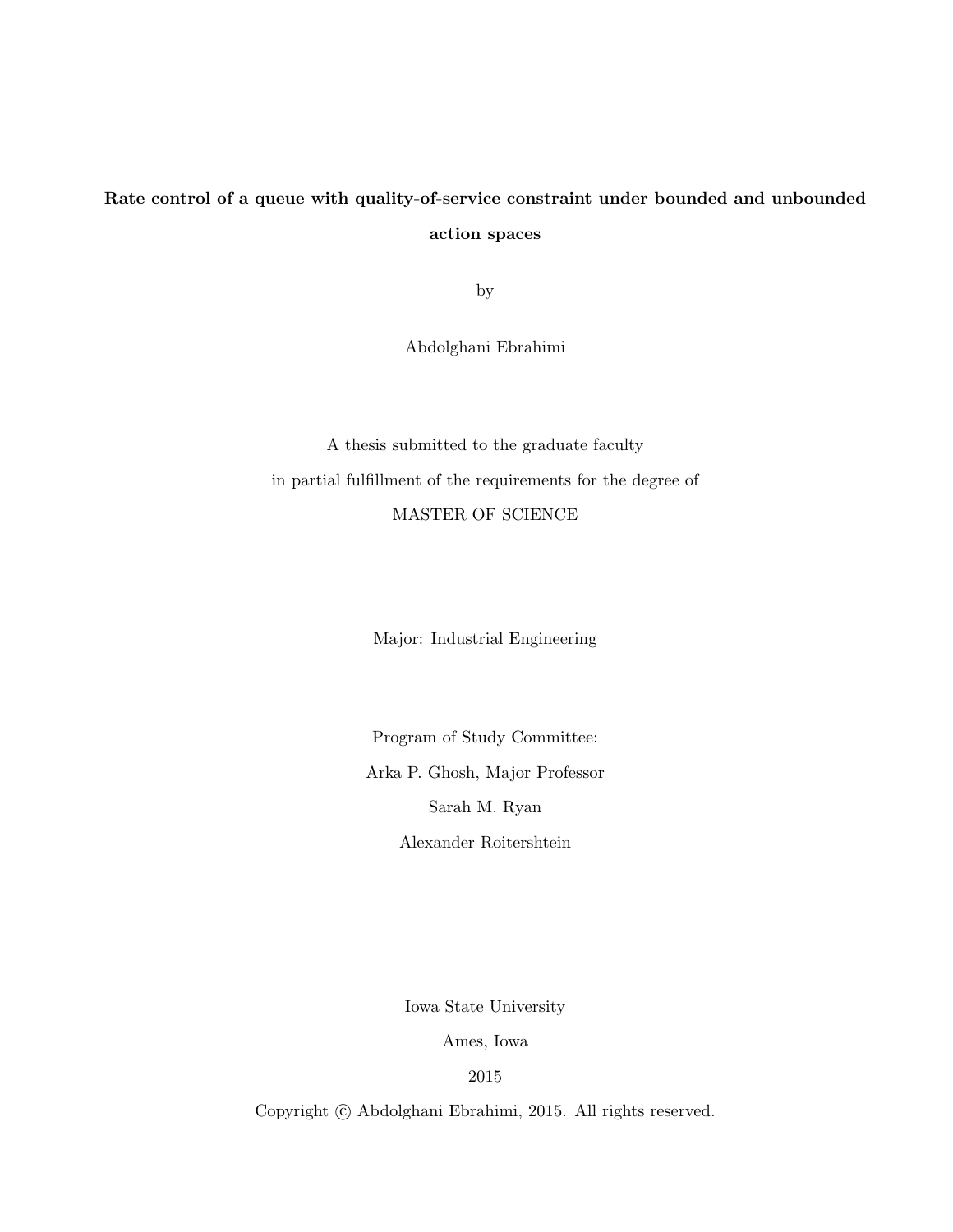## DEDICATION

I would like to dedicate this thesis to my mother and father for their unconditional support.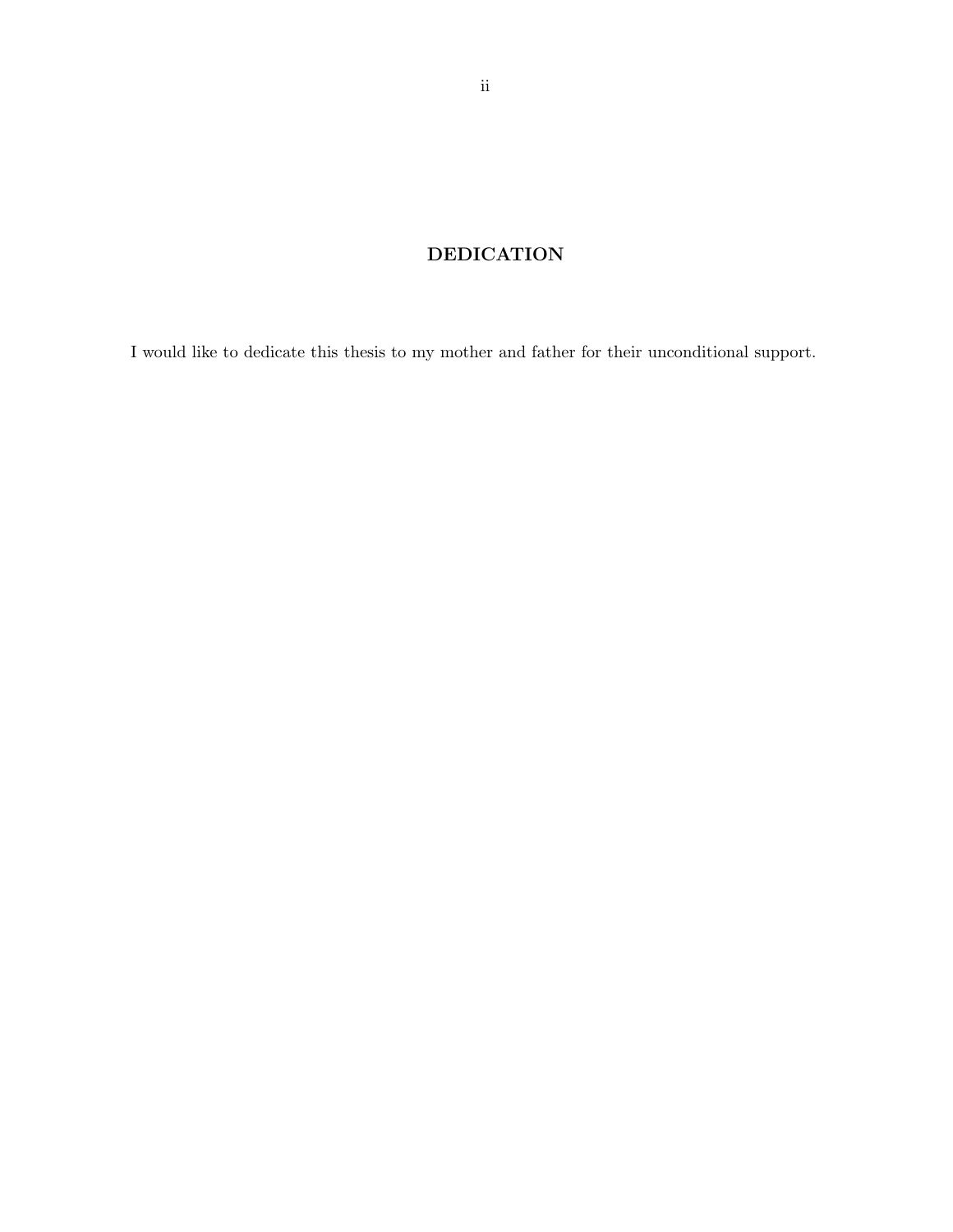## TABLE OF CONTENTS

| $\mathbf{V}$                                               |                                                       |                 |  |  |  |  |  |  |  |
|------------------------------------------------------------|-------------------------------------------------------|-----------------|--|--|--|--|--|--|--|
| vi                                                         |                                                       |                 |  |  |  |  |  |  |  |
|                                                            |                                                       | vii             |  |  |  |  |  |  |  |
|                                                            |                                                       | viii            |  |  |  |  |  |  |  |
|                                                            |                                                       | $\mathbf{1}$    |  |  |  |  |  |  |  |
| 1.1                                                        |                                                       | $\mathbf{1}$    |  |  |  |  |  |  |  |
| 1.2                                                        |                                                       | $\overline{2}$  |  |  |  |  |  |  |  |
| 1.3                                                        |                                                       | 3               |  |  |  |  |  |  |  |
| CHAPTER 2. RATE CONTROL OF A QUEUE WITH QUALITY-OF-SERVICE |                                                       |                 |  |  |  |  |  |  |  |
|                                                            | CONSTRAINT UNDER BOUNDED AND UNBOUNDED ACTION SPACES. | $\overline{4}$  |  |  |  |  |  |  |  |
| 2.1                                                        |                                                       | $\overline{4}$  |  |  |  |  |  |  |  |
| 2.2                                                        |                                                       | $6\phantom{1}6$ |  |  |  |  |  |  |  |
| 2.3                                                        |                                                       | 8               |  |  |  |  |  |  |  |
|                                                            | 2.3.1                                                 | 11              |  |  |  |  |  |  |  |
| 2.4                                                        |                                                       | 17              |  |  |  |  |  |  |  |
| 2.5                                                        |                                                       | 20              |  |  |  |  |  |  |  |
|                                                            |                                                       | 24              |  |  |  |  |  |  |  |
|                                                            | $\mathbf{A}$                                          | 24              |  |  |  |  |  |  |  |
|                                                            | B                                                     | 25              |  |  |  |  |  |  |  |
|                                                            | CHAPTER 3. GENERAL CONCLUSION                         | 27              |  |  |  |  |  |  |  |
| 3.1                                                        |                                                       | 27              |  |  |  |  |  |  |  |
| 3.2                                                        |                                                       | 27              |  |  |  |  |  |  |  |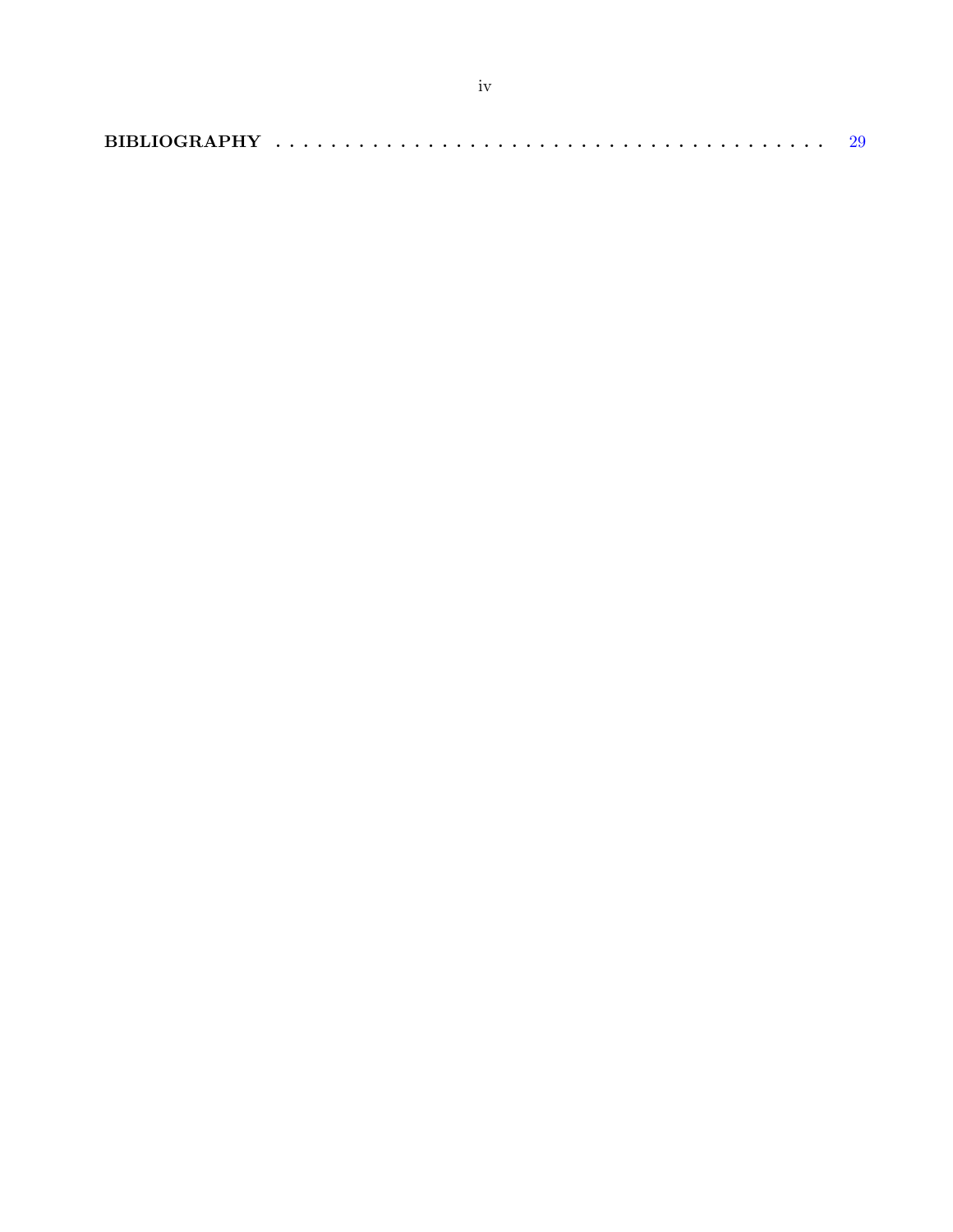## LIST OF TABLES

<span id="page-4-0"></span>

| 2.1 |                                                                                                |  |
|-----|------------------------------------------------------------------------------------------------|--|
| 2.2 | Computational results for case $2, \ldots, \ldots, \ldots, \ldots, \ldots, \ldots, \ldots, 24$ |  |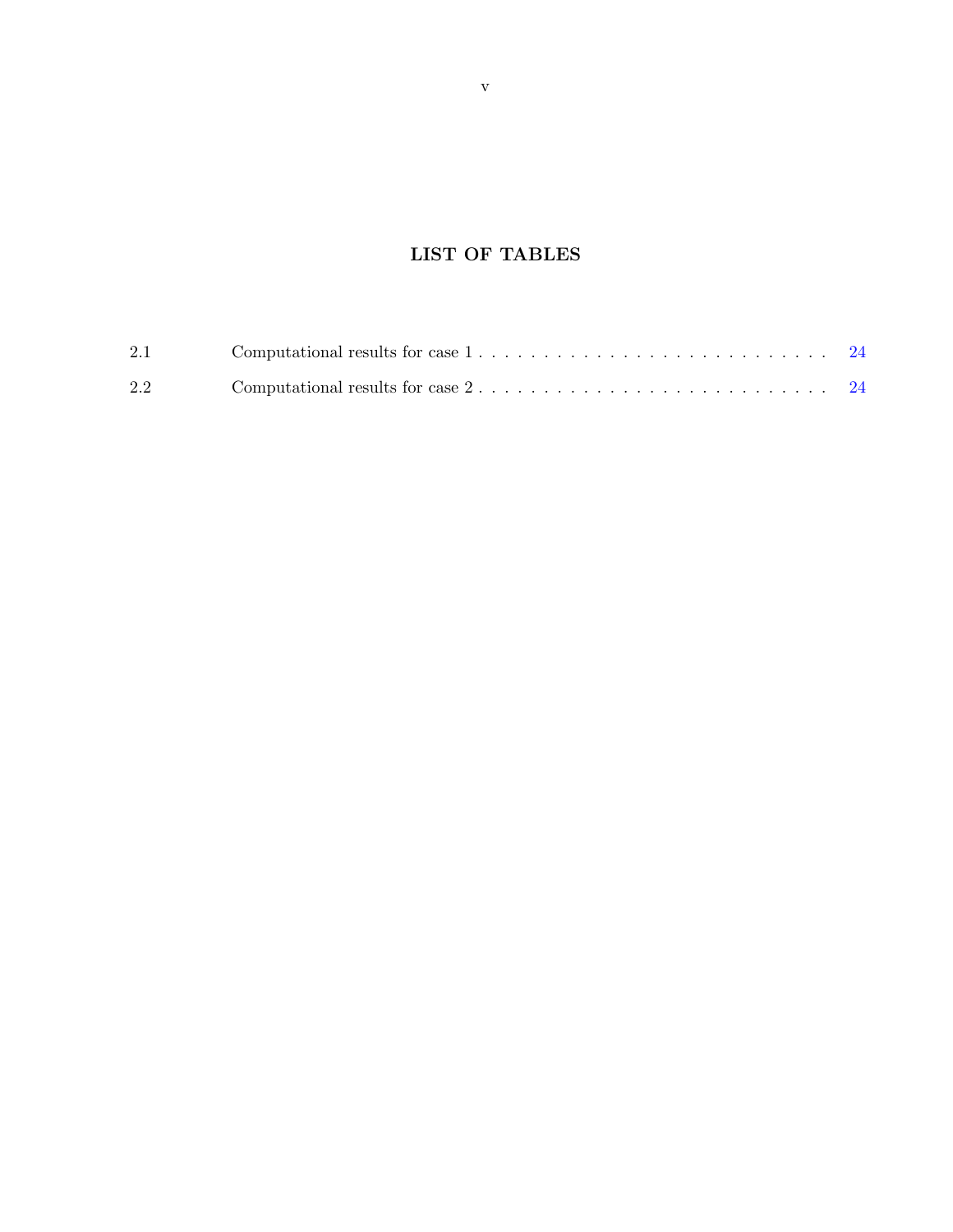## LIST OF FIGURES

<span id="page-5-0"></span>

| 2.1 | Schematic diagram of the queueing model with a justable service rate $\dots \dots$         | - 5 |
|-----|--------------------------------------------------------------------------------------------|-----|
| 2.2 | Illustration of $\phi, \psi$ and the corresponding $\phi, \psi$ functions in two cases  10 |     |
| 2.3 |                                                                                            |     |
| 2.4 | Optimal policies in three numerical examples for each of the two cases $\ldots$ 22         |     |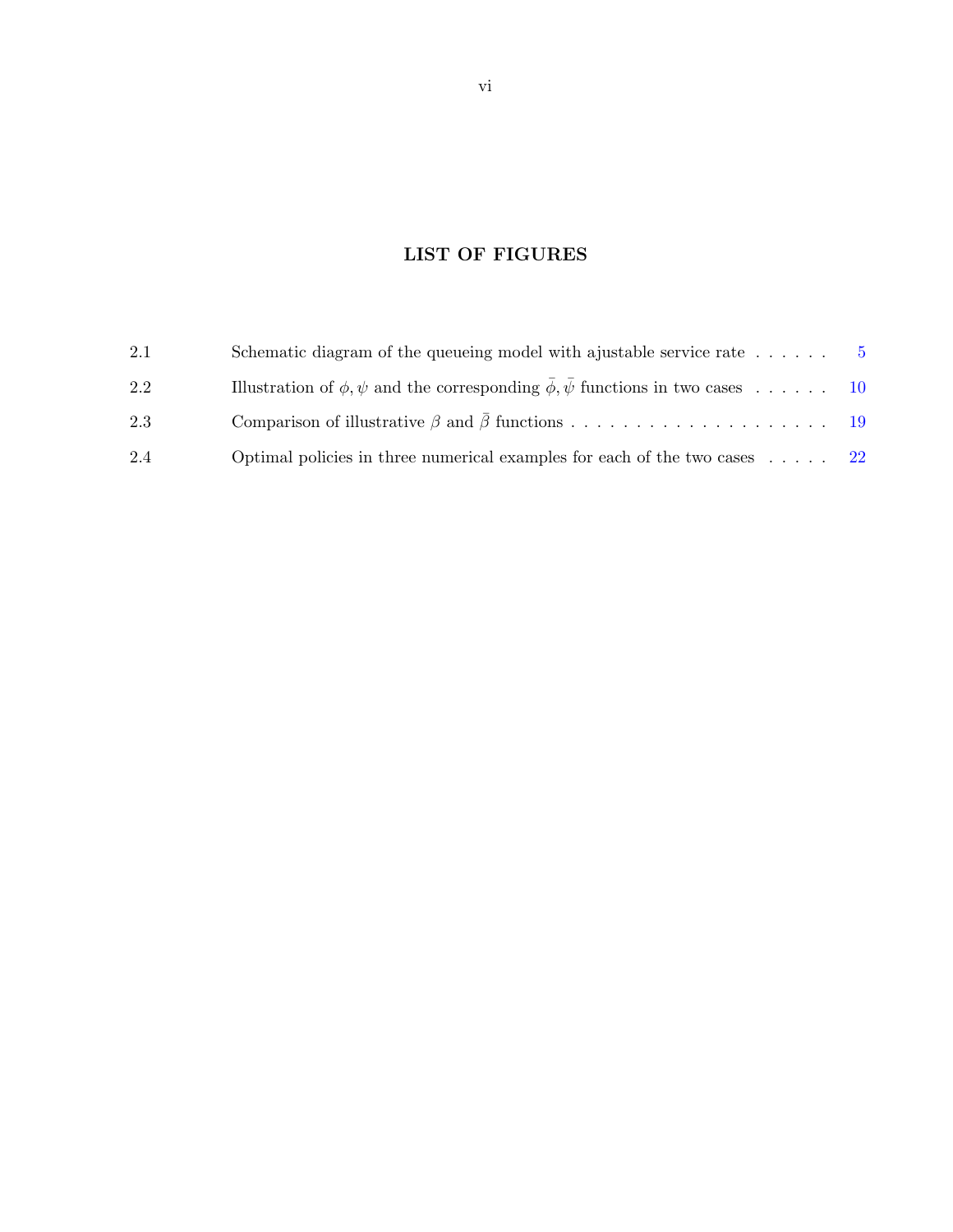### ACKNOWLEDGEMENTS

<span id="page-6-0"></span>I would like to take this opportunity to express my thanks to those who helped me with various aspects of conducting research and the writing of this thesis.

First and foremost, Dr. Arka Ghosh for his guidance, patience and support throughout this research and the writing of this thesis. His insights and words of encouragement have often inspired me and renewed my hopes for completing my graduate education.

I would also like to thank my committee members for their efforts and contributions to this work: Dr. Sarah Ryan and Dr. Alexander Roitershtein.

I would additionally like to offer my deep gratitude to my friends, department faculty and staff, and all course instructors for making my life at Iowa State University enjoyable.

Finally, thanks to my family for their unconditional patience, encouragement, support and love.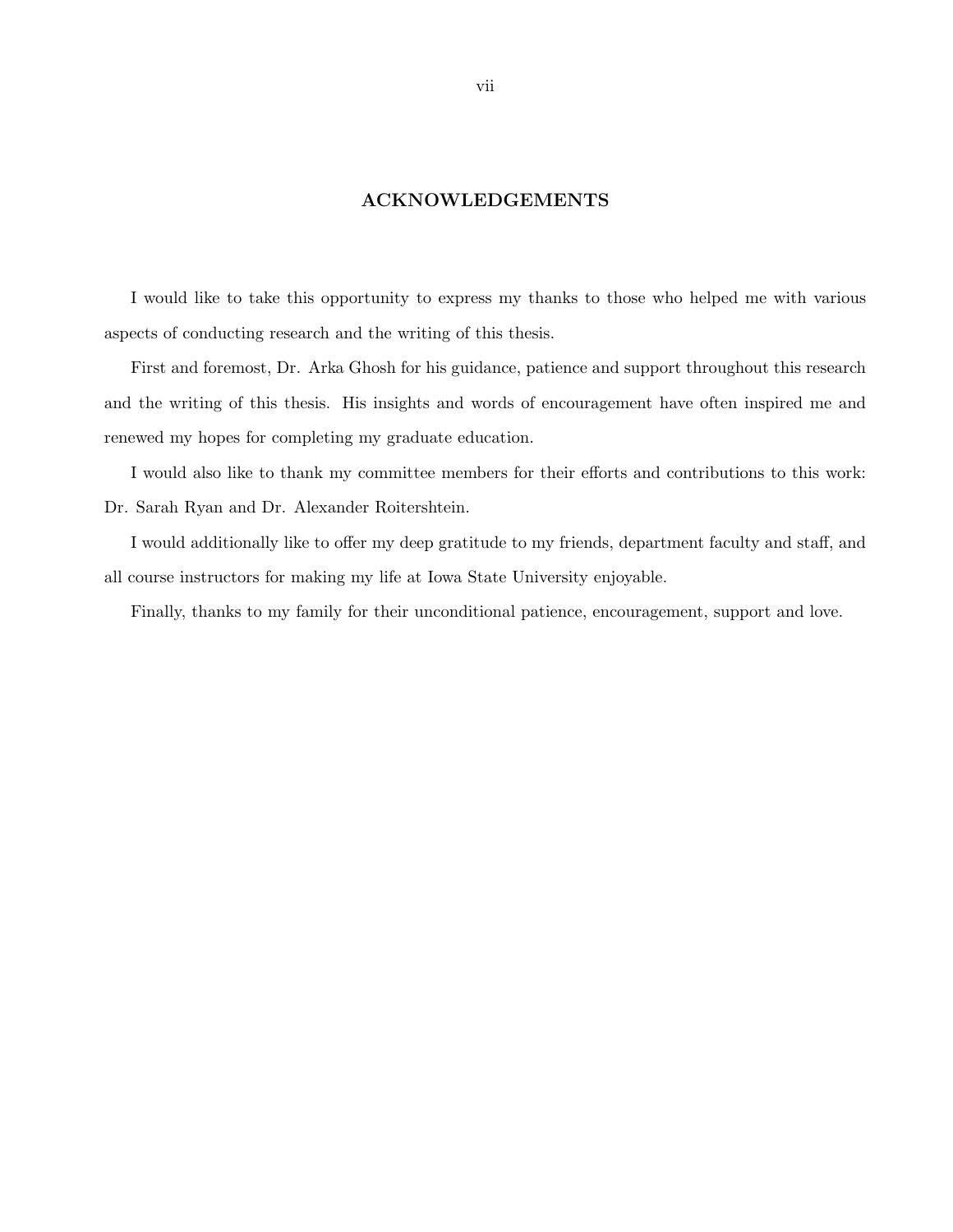### ABSTRACT

<span id="page-7-0"></span>We consider a simple Markovian queue with Poisson arrivals and exponential service times for jobs. The controller can choose service rates from a specified action space depending on number of jobs in the queue. The queue has a finite buffer and when full, new jobs get rejected. The controller's objective is to choose optimal (state-dependent) service rates that minimize a suitable long-run average cost, subject to an upper bound on the job rejection-rate (quality-of-service constraint). We solve this problem of finding and computing the optimal control under two cases: When the action space is unbounded (i.e.  $[0, \infty)$ ) and when it is bounded (i.e.  $[0, \bar{\mu}]$ , for some  $\bar{\mu} > 0$ ). We also numerically compute and compare the solutions for different specific choices of the cost function.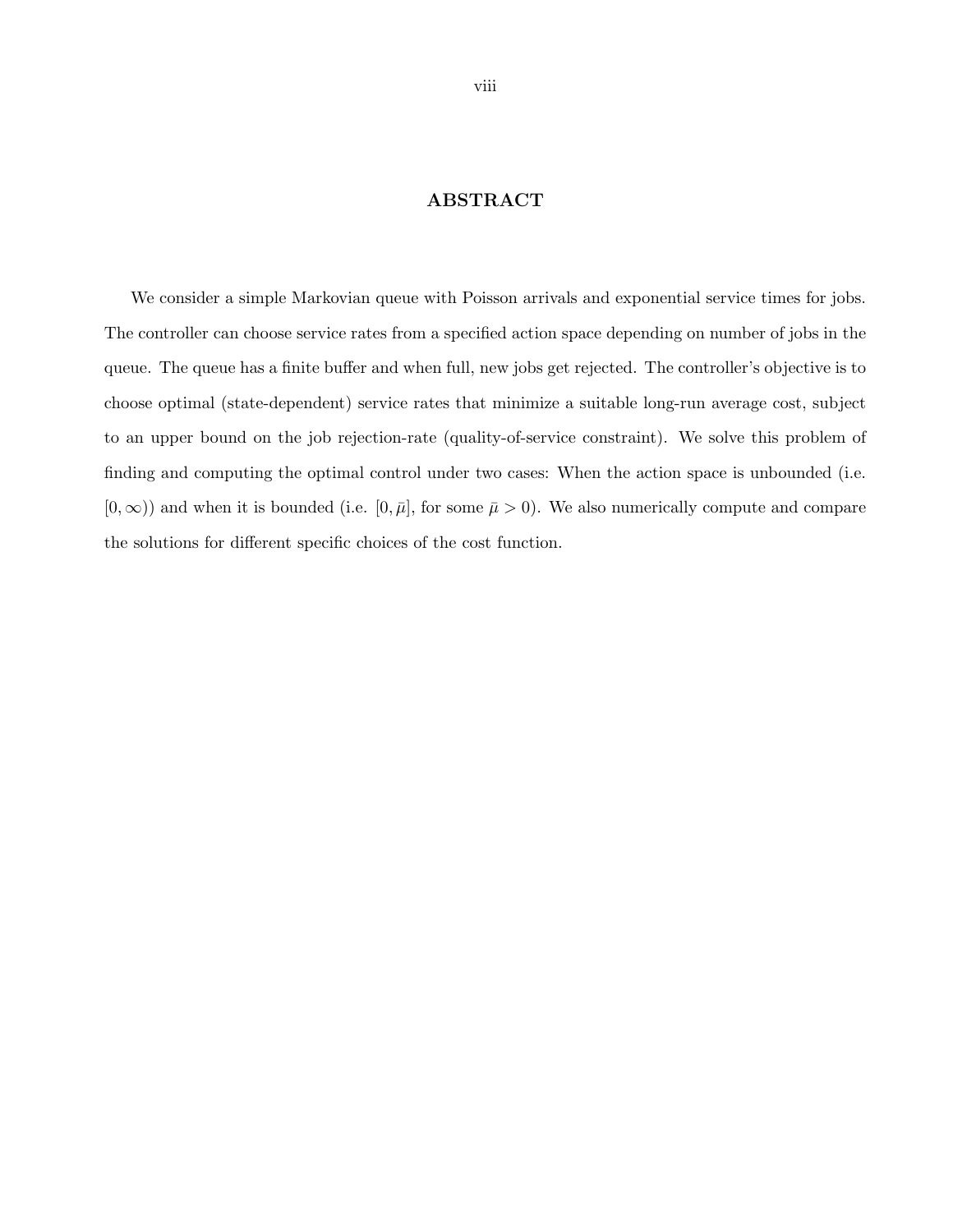#### CHAPTER 1. OVERVIEW

#### 1.1 Introduction

<span id="page-8-0"></span>Most of literature in queuing systems and their optimal characterization is devoted to systems that have holding cost through which the congestion concerns are expressed. The objective in those kind of problems is to balance the trade-off between effort cost function on one hand and the holding cost on the other hand. However, there is another way to include congestion in the problem that fits better in some applications of queuing systems in real-world problems (telecommunication problems, etc.). The alternative way puts a constraint on the queue overflow probability and controls the quality of service (or job-rejection rate from another point of view). We consider a finite-buffer queue with effort cost function, holding cost and the mentioned constraint and provide the solution that minimizes its associated long-run average cost. The arrivals are assumed to happen according to a Poisson process and service rates are exponentially distributed. We provide the solution for two different cases: One with bounded action space and the other with unbounded action space.

Finite-buffer queues are used in modeling static point-to-point wireless link. The long-run average cost is average energy consumption cost (effort cost function) and holding cost. Seeking the optimal service rate for the wireless provider that minimizes the long-run average cost is the objective in this problem.

Following the general idea of constrained Markov decision process (see [2] and [19] for more details) we add a Lagrangian cost to our problem settings rather than a constraint to facilitate solving the problem. We refer to this new problem as auxiliary problem. Our Bellman equations are shown to be quite the same for two cases, therefore utilization of the same methodology is possible. A "verification theorem"is proved using the theory of birth-and-death processes (see [15] for details) to help us in characterizing the optimal policy for the auxiliary problem. Based on the optimal solution of auxiliary

1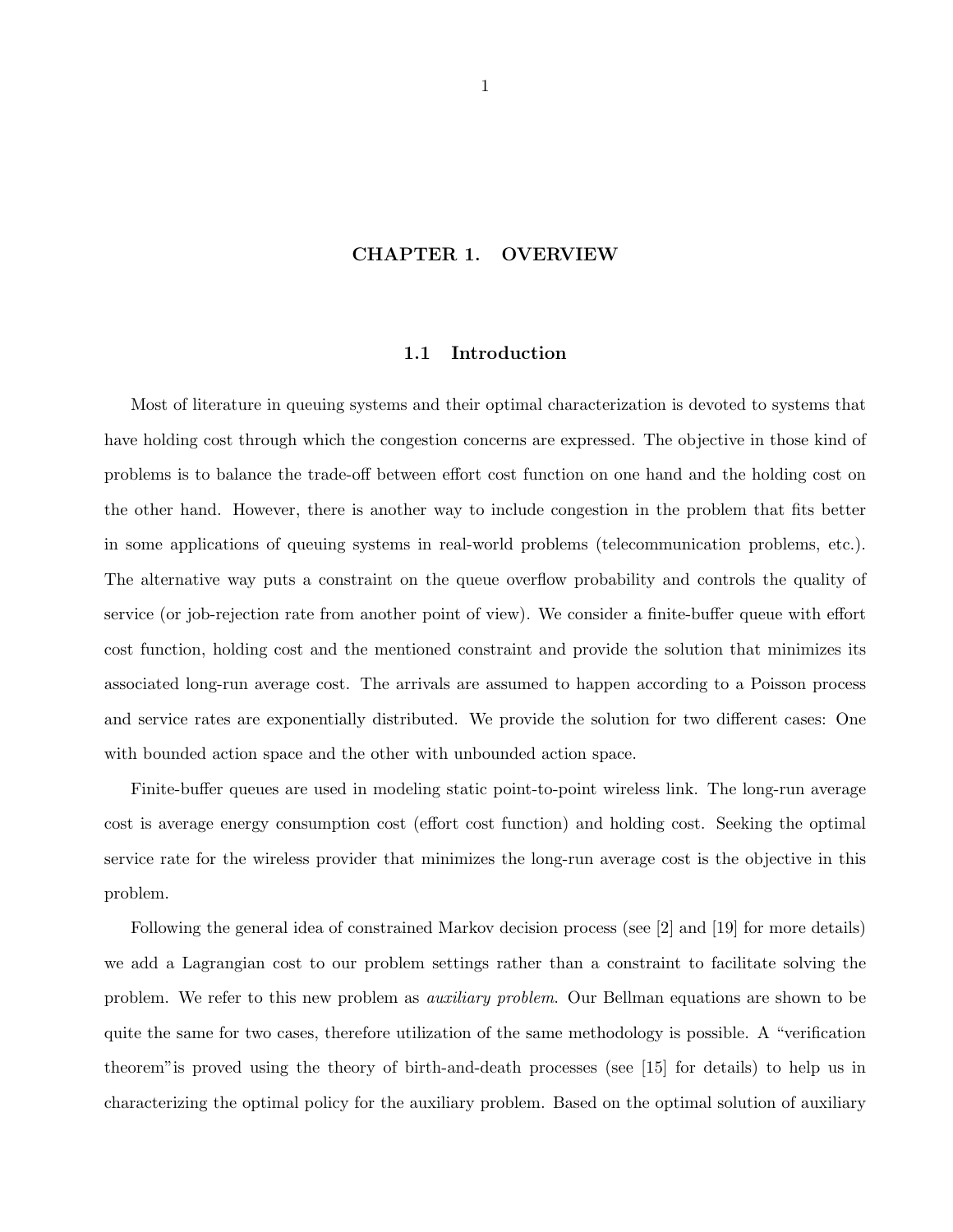<span id="page-9-0"></span>problem and also the existence of one-to-one mapping between the constraint upper bound and the Lagrangian cost, we are able to find the optimal policy for the main problem.

#### 1.2 Literature Review

There is a rich set of literature associated with queuing systems and optimal policy characterization for them. The books of Sennot [11] and [10] study a variety of problems related to dynamic controls of queuing systems and provide background on general methodologies to solve them. The works that are very close to our work are the works that have specifically studied optimal service rate characterization or joint admission and service rate control. We will consider these two types of works separately in following two paragraphs.

As a related work to our problem settings, Stidham and Weber [13] provide a way to prove monotonocity of optimal service rate in one-server queuing models. They used Bellman equations with undiscounted cost structure to prove their observations under the assumption of unboundedness of holding cost vector and boundedness of action space. Under weaker assumptions (less-than-geometric growth for holding cost vector and no bound on action space), George and Harrison [8] provide an elegant method in controlling a Markovian queue system with infinite buffer to minimize the long-run average cost. They use the idea of holding cost truncation to develop an iterative algorithm for finding nearly optimal policy.The motivation behind their study is the work of Wijngaard and Stidham[16] that consider characterizing of optimal policy in a certain type of MDP using Bellman equations and the work of Jo [18] who writes out balance equations for the queue and uses optimization theory in finding the optimal policy for his problem setting. Like majority of other works in queuing theory (see Stidham and Weber [13] and Crabill [6] for instance) balancing the trade-off between holding cost and effort cost function is the key in characterizing the optimal policy in their work. On the other hand, in the work of Ata [3], he studies the trade-off between effort cost function and the constraint same as ours on the overflow probability. His work has applications in control of wireless systems.

Some extensions on [8] is the work of Ata and Shneorson [4] and Adusumilli and Hasenbein [1] who also included admission control in their problem settings.[4] minimized the cost for a problem that the controller can dynamically change both arrival rates and service rates and use that to address a pricing problem. The action space is bounded for both arrival and service rates. Adusumilli and Hasenbein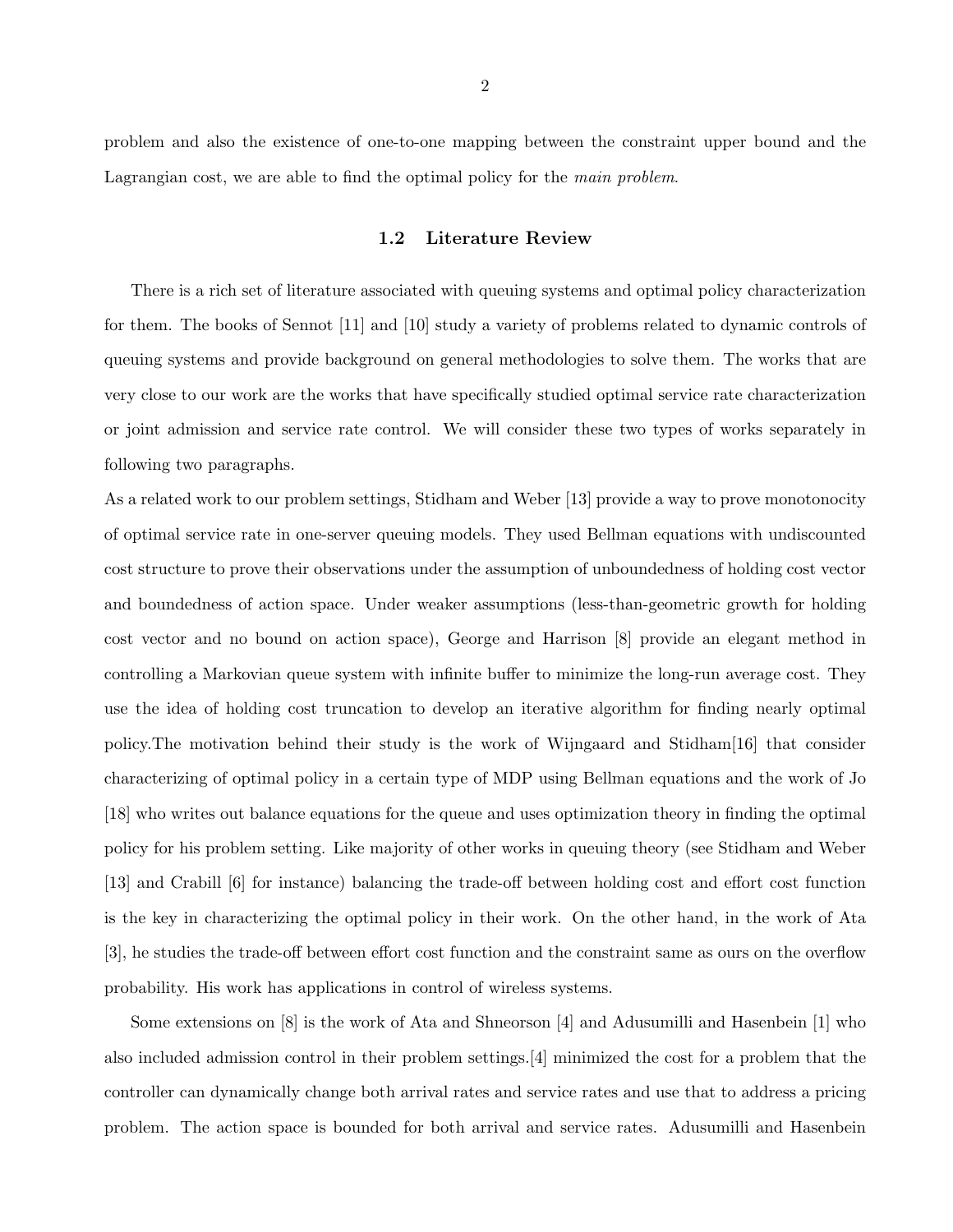<span id="page-10-0"></span>[1] considered a problem that the controller can simultaneously decide whether or not admit arriving customers and control service rate. The buffer size is not fixed in their settings and they try to find the optimal buffer size. Unlike Guo and Hernández [20] for each state the action space is unbounded in their setting. They also showed that for their Semi-MDP model, one can always stick to a deterministic policy rather than a probabilistic one in seeking the optimal policy. This observation is an extension on the book by Hernández and Lasserre [21] that provides some insights on the same-observation for a discrete-time MDP. Their results are in agreement with Koole [22] who proved monotonicy of optimal policy for the discounted cost version of their problems with bounded action space.

#### 1.3 Thesis Structure

The structure of this thesis is as follows. Chapter [2](#page-11-0) provides a complete description of problem in words and mathematically. It also provides the methodology to solve the problem. Additionally, it includes some numerical examples to make the methods clear to reader. Chapter [3](#page-34-0) provides a general conclusion to this thesis and also possible directions of further study.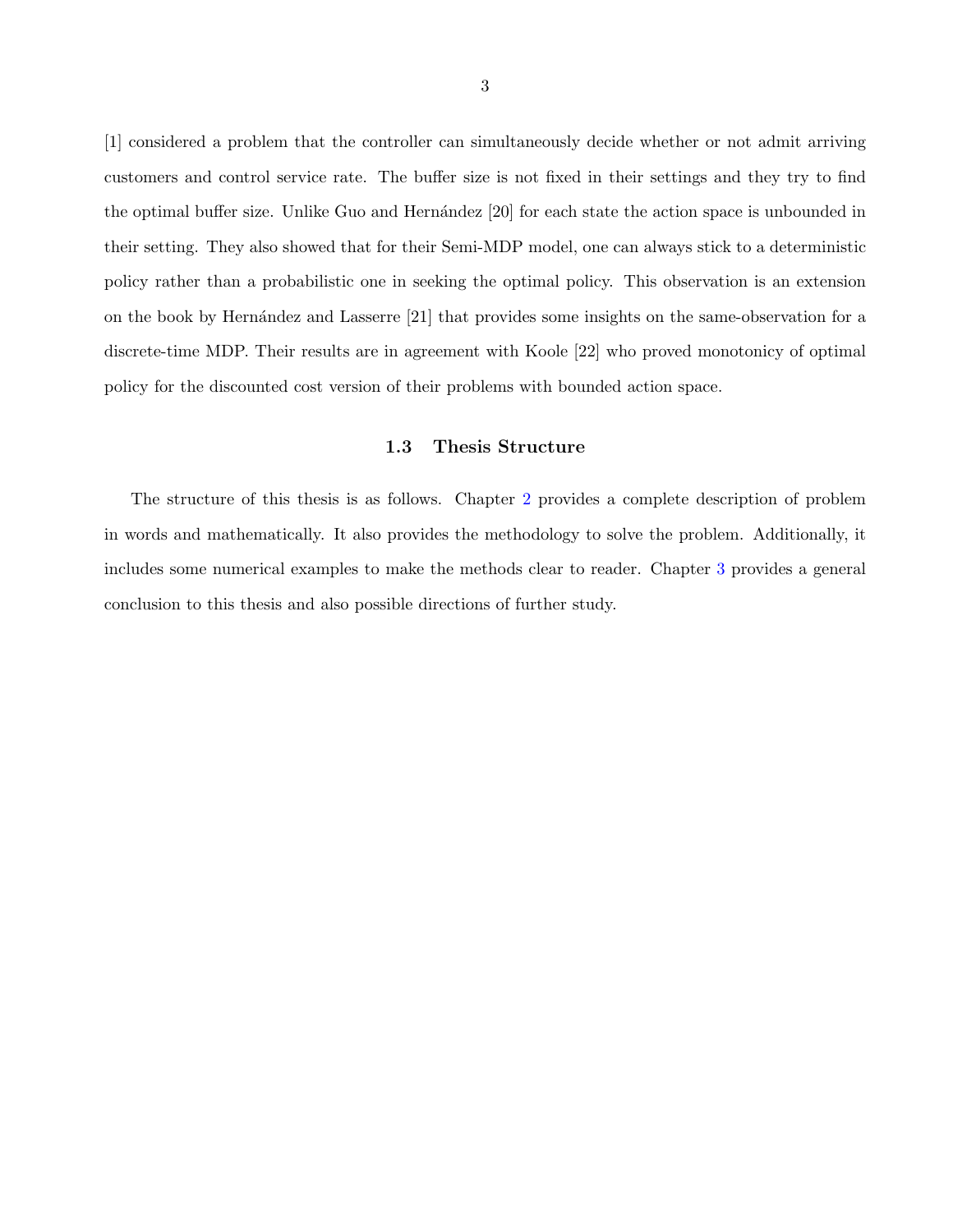# <span id="page-11-0"></span>CHAPTER 2. RATE CONTROL OF A QUEUE WITH QUALITY-OF-SERVICE CONSTRAINT UNDER BOUNDED AND UNBOUNDED ACTION SPACES

A different version of this paper to be submitted to the Journal of Stochastic Models Abdolghani Ebrahimi<sup>1</sup> and Arka Ghosh<sup>2</sup>

MSC2000: primary 60K25, 68M20, 90B22; secondary 60G22, 90B18.

Keywords: stochastic control, dynamic control of queueing networks, queues, dynamic programming, Markov decision process, power control of telecommunication networks.

#### Abstract

We consider a simple Markovian queue with Poisson arrivals and exponential service times for jobs. The controller can choose service rates from a specified action space depending on number of jobs in the queue. The queue has a finite buffer and when full, new jobs get rejected. The controller's objective is to choose optimal (state-dependent) service rates that minimize a suitable long-run average cost, subject to an upper bound on the job rejection-rate (quality-of-service constraint). We solve this problem of finding and computing the optimal control under two cases: When the action space is unbounded (i.e.  $[0, \infty)$ ) and when it is bounded (i.e.  $[0, \bar{\mu}]$ , for some  $\bar{\mu} > 0$ ). We also numerically compute and compare the solutions for different specific choices of the cost function.

#### 2.1 Introduction

In this chapter, we investigate a dynamic optimal control of a single-server queue with finite buffer size  $N$  (a positive integer), subject to a constraint on the overflow probability. Arrival of jobs to the

 $1$ Dept. of Industrial and Manuf. Systems, Iowa State Univ, Ames, IA 50011, USA; ebrahimi@iastate.edu

 $^{2}$ Dept. of Statistics, Iowa State Univ, Ames, IA 50011, USA;apghosh@iastate.edu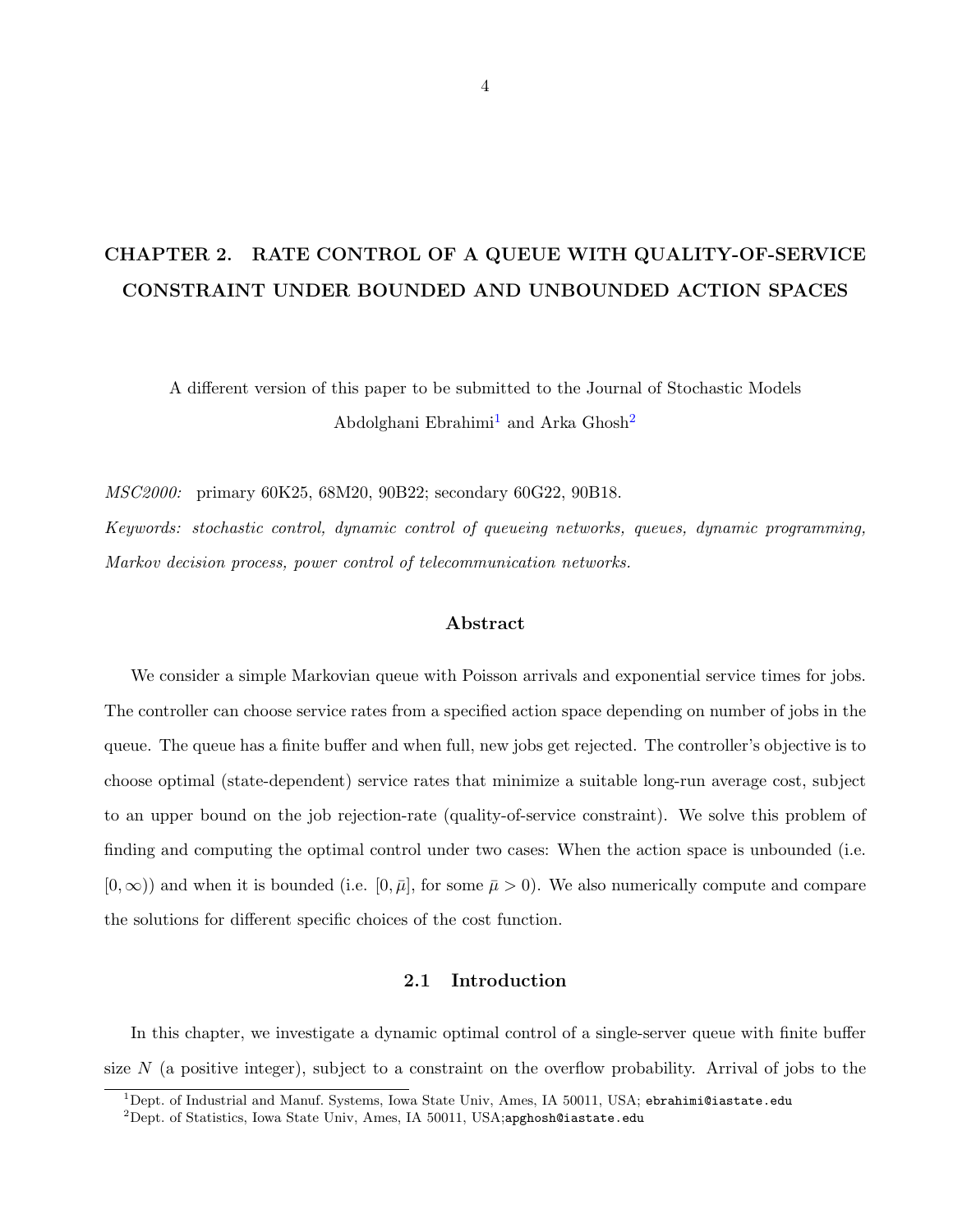<span id="page-12-0"></span>system happens according to a Poisson process with rate  $\lambda > 0$  (to simplify notation, we assume w.l.o.g  $\lambda = 1$ ) and the service time for completing a job follows the exponential distribution. The service rates can be chosen by a "controller" depending on the queue-length (backlog in the system) from a specified action space. If the current queue length is n, the controller chooses a service rate  $\mu_n$  from the action space. Once the buffer is full, the incoming jobs get rejected (See Fig. 2.1). The upper bound on the buffer overflow rate is  $\beta \in [0, 1]$ . The long-run average cost function has two components: a service cost or effort cost  $c(x)$  when the service rate x is chosen and a holding cost  $h_n$  when the queue-length is n. In this chapter, we deal with two types of action space: unbounded action space  $A = [0, \infty)$  and when the action space is bounded, i.e.  $A = [0, \bar{\mu}]$  for some  $\bar{\mu} > 0$ . In each case, we solve the dynamic control problem of minimizing the cost subject to the constraint that the buffer overflow probability does not exceed  $\beta$ . This restriction can be viewed as the job-rejection rate constraint or the quality-of-service condition. We solve this control problem by constructing a suitable auxiliary control problem where the constraint appears as the Lagrangian component of the modified cost. Finally, we numerically solve and compare the solution for different choices of the service and holding costs.



Figure 2.1: Schematic diagram of the queueing model with ajustable service rate

There is a vast body of research on *dynamic control of queuing systems* that uses Markov Decision Process (MDP) framework (see [14], [12], [11], [5] and the references therein). There has been an increase in the study of such networks in the context of quality management of wireless networks that are getting more and more prevalent in the modern applications  $([3], [9], [17], [7])$ . The finite buffer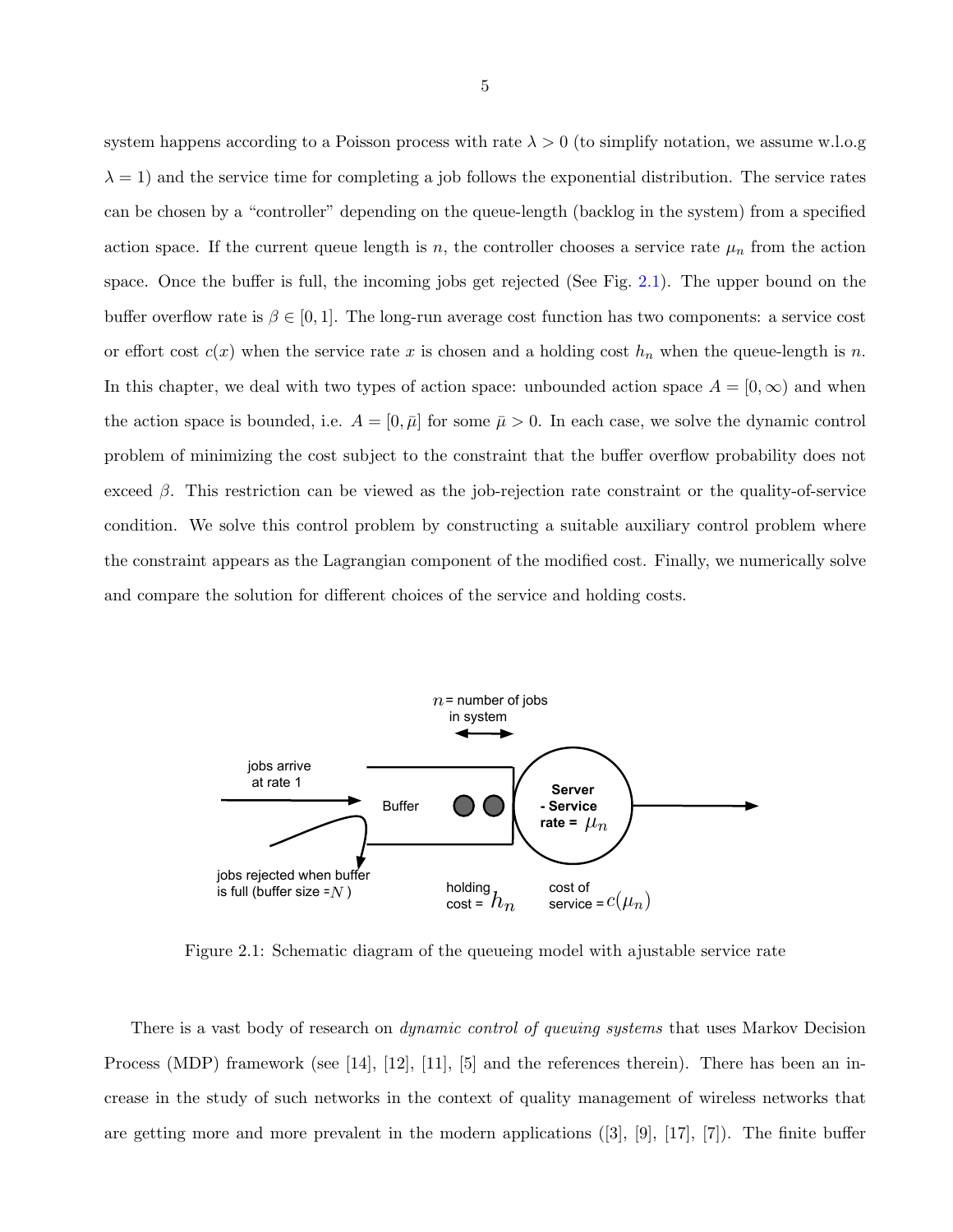<span id="page-13-0"></span>queueing system serves as a model for a static point-to-point wireless link and the long-run average cost is a combination of the average energy consumption per unit time (control cost) as well as customer satisfaction cost (holding cost). The control problem is about finding the optimal rate of service for the wireless provider that minimizes this cost.

This chapter is closely related to the two articles: [3] and [8]. In [8], the authors consider a similar queueing system and similar cost function but with infinite buffer (and subsequently no restriction on overflow probability) and an *unbounded* action space. The article [3] considers similar queueing system with finite buffer size and a constraint on the buffer overflow probability, but with *bounded* action space and no holding cost. Our article attempts to extend both these papers by considering a more general cost function that has both service/effort cost and holding cost as well as a constraint on the buffer overflow rate. We consider a queue with finite buffer size, but address both the cases: Case 1: when the action space is unbounded as well as *Case 2*: when the action space is bounded. We use methodology similar to Ata [3] and [8] in the two cases. In both cases, we solve an auxiliary problem where the buffer overflow rate is added to the cost as a Lagrangian component and this solution, in turn, gives us the solution to the original problem with constraint.

Structure of the rest of this chapter is as follows. We describe the model and the main control problem in detail in Section 2.2. We describe the auxiliary Lagrangian problem and solve it in Section [2.3.](#page-15-0) In section [2.4,](#page-24-0) we obtain the solution to the main problem using the solution to the auxiliary problem. Finally, in [2.5,](#page-27-0) we illustrate our methodology numerically using specific choices of the cost functions and model parameters. The Appendix in Section [2.5](#page-31-0) discusses the importance of a key convexity assumption on  $c(x)$  as well as provides proof of a Lemma.

#### 2.2 Control Problem Formulation: Main Problem

This section provides the precise mathematical formulation for the queuing system. As described in the introduction, we consider a simple queueing model with Poisson process arrivals happening at a rate  $\lambda = 1$  (Fig. [2.1\)](#page-12-0). The queue has finite storage capacity N, and new jobs get rejected when the buffer is full. The controller chooses a service rate  $\mu_n$  from the action space, depending on the number of jobs in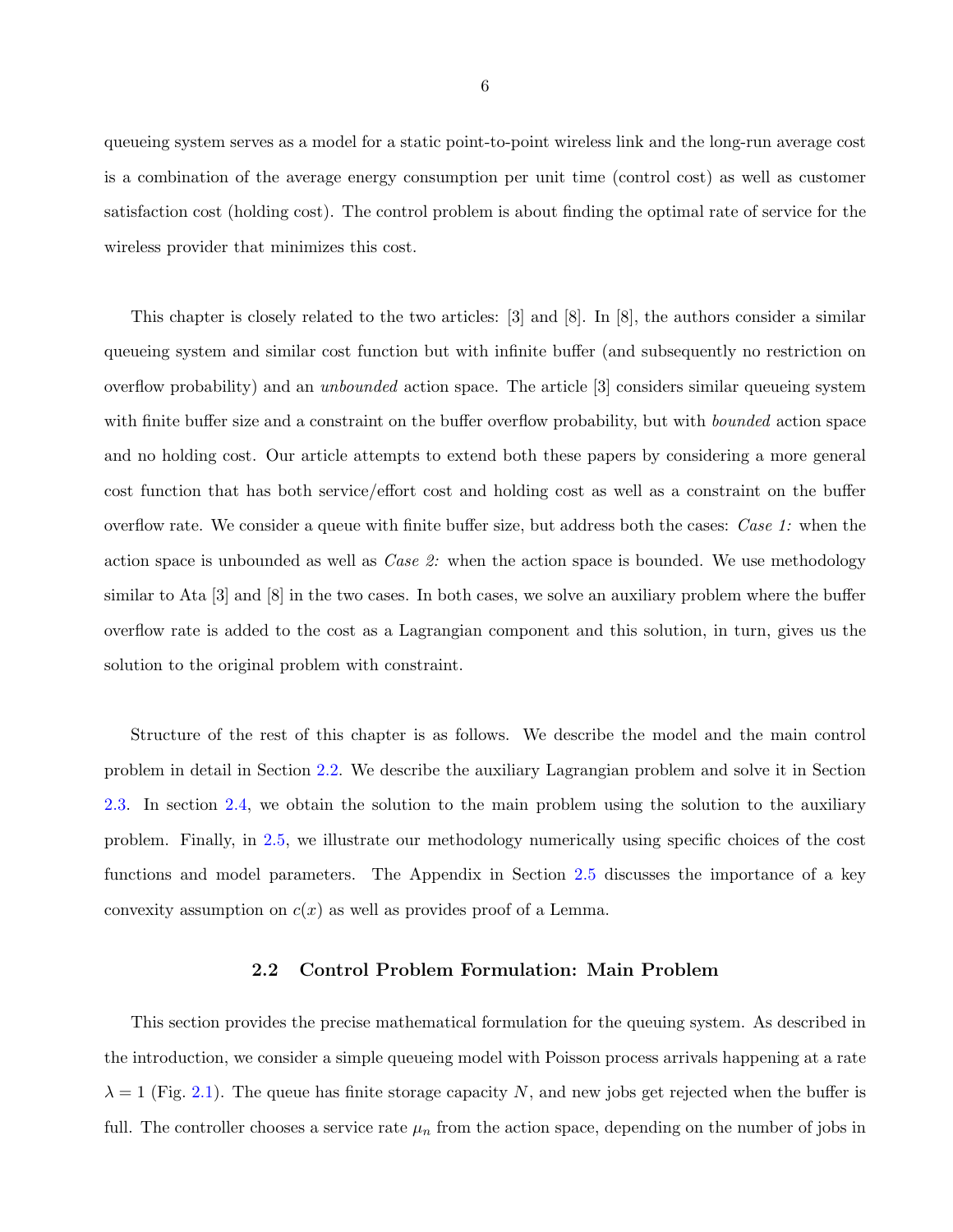<span id="page-14-0"></span>the queue  $n \leq N$ . We assume  $\mu_0 = 0$  and assume  $\mu_n > 0$  when  $n \geq 1$ . For each policy  $\mu = (\mu_1, \dots, \mu_N)$ that the controller chooses, one gets a unique steady state  $p(\mu) = (p_0(\mu), p_1(\mu), ..., p_N(\mu))$ , that satisfies:

$$
p_n(\mu) = \mu_{n+1} p_{n+1}(\mu) \qquad \text{for} \qquad n = 0, 1, \dots, N-1 \tag{1}
$$

and

$$
\sum_{n=0}^{N} p_n(\mu) = 1
$$
 (2)

Using (1) and (2), one can get explicit form of  $p(\mu)$  as follows:

$$
p_n(\mu) = p_N(\mu) \prod_{i=n+1}^N \mu_i \qquad n = 0, 1, \dots, N-1
$$
 (3)

where

$$
p_N(\mu) = [1 + \mu_N + \mu_N \mu_{N-1} + \dots + \mu_N \mu_{N-1} \dots \mu_1]^{-1}.
$$
 (4)

As mentioned earlier, we consider two cases for the action space set:

Case 1: unbounded action space 
$$
A = [0, \infty)
$$
,  
\nCase 2: bounded action space  $\bar{A} = [0, \bar{\mu}]$ , for some  $\bar{\mu} > 0$ . (5)

The upper bound on the buffer overflow rate is  $\beta \in [0,1]$ . Hence, an admissible policy  $\mu$  in each of the two cases would be a vector  $\mu = (\mu_1, \dots, \mu_N)$ , that satisfies all the conditions above and satisfies  $p_N(\mu) \leq \beta$  (note that the rate at which jobs are rejected is modeled here as  $p_N(\mu)$  as in [3]). More specifically, the set of admissible policies are:

Case 1: 
$$
\Omega = \{ \mu \in R^N : \mu_n \in A \setminus \{0\} \text{ for } n = 1, ..., N, p_N(\mu) \le \beta \},
$$
  
Case 2: 
$$
\overline{\Omega} = \{ \mu \in R^N : \mu_n \in \overline{A} \setminus \{0\} \text{ for } n = 1, ..., N, p_N(\mu) \le \beta \}.
$$
 (6)

There is a cost component for making jobs wait for service in the system (holding cost) as well as a cost for providing higher service rates (service/effort cost). We model the holding cost incurred when the queue length is n as  $h_n$  for  $n = 0, 1, ..., N$  and assume  $0 \le h_0 \le h_1 \le \cdots \le h_N < \infty$ . The service cost is given by  $c(x)$  per unit time for providing service rate x. We assume that  $c(x)$  is a continuous, differentiable function. Moreover, it is assumed to be increasing and strictly convex in x with  $c(0) = 0$ . The controller's objective (in each case, see  $(5)$ ) is to minimize, the long-run average cost:

$$
z(\mu) = \sum_{n=1}^{N} p_n(\mu) \left[ c(\mu_n) + h_n \right] + p_0(\mu) h_0,
$$
\n(7)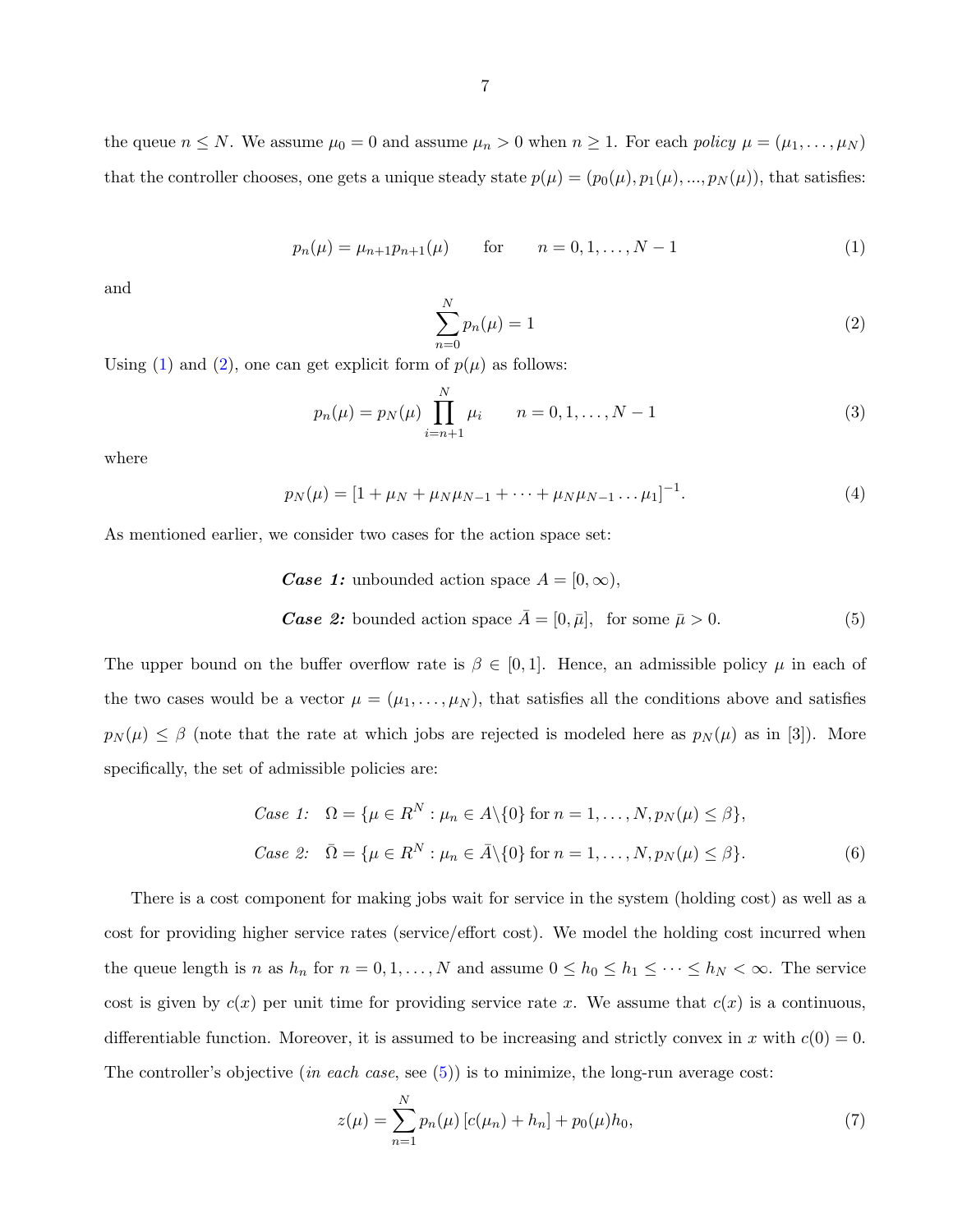<span id="page-15-0"></span>over all admissible policy  $\mu$  in  $\Omega$  (in *Case 1*) or in  $\Omega$  (in *Case 2*). We also denote the optimal long-run average cost rate for both cases as follows:

Case 1: 
$$
z^* \equiv \inf\{z(\mu) : \mu \in \Omega\}
$$
,  $Case 2: \quad \bar{z}^* \equiv \inf\{z(\mu) : \mu \in \bar{\Omega}\}$ . (8)

In the rest of the chapter, we describe a method for finding optimal policies in each case, which are defined as a policy  $\mu^* \in \Omega$  such that  $z(\mu^*) = z^*$  for *Case 1* and a policy  $\bar{\mu}^* \in \bar{\Omega}$  such that  $z(\bar{\mu}^*) = \bar{z}^*$ for Case 2.

**Remark 1** To solve Case 1 with unbounded action space, we need to assume (as in  $\{8\}$ ) an additional assumption on  $c(x)$ :

$$
\lim_{w \to \infty} \inf \{ c(x)x^{-1} : x \in A, x \ge w \} = \infty
$$
\n(9)

We do not need such condition in Case 2. We will discuss what happens if this condition is not satisfied in Case 1 in the discussion in [A](#page-31-0)ppendix  $A$  at the end of the chapter.

For the rest of the chapter, we refer to the problem in this section as the "main problem"(as opposed to the "auxiliary problem"described and solved in the next section).

#### 2.3 Auxiliary Problem

For solving the main problem, the theory of dynamic programming is not directly applicable because of the constraint on overflow probability. Hence, as in [3] we will utilize the constrained MDPs (see  $|2|$ ) to convert our problem to an *auxiliary problem*, which is solvable using dynamic programming techniques. We replace the constraint on the overflow probability by a penalty cost for rejecting jobs (when buffer is full) as a Lagrangian component of the cost function and solve this modified problem by solving the corresponding Bellman equations. In next section, we will use the solution to this modified problem to provide answers to our main problem described earlier.

In the auxiliary problem, the description about the queueing system in Section [2.2](#page-13-0) stays the same (in both cases), except for the definition of admissible control vector  $\mu$  and the form of the cost function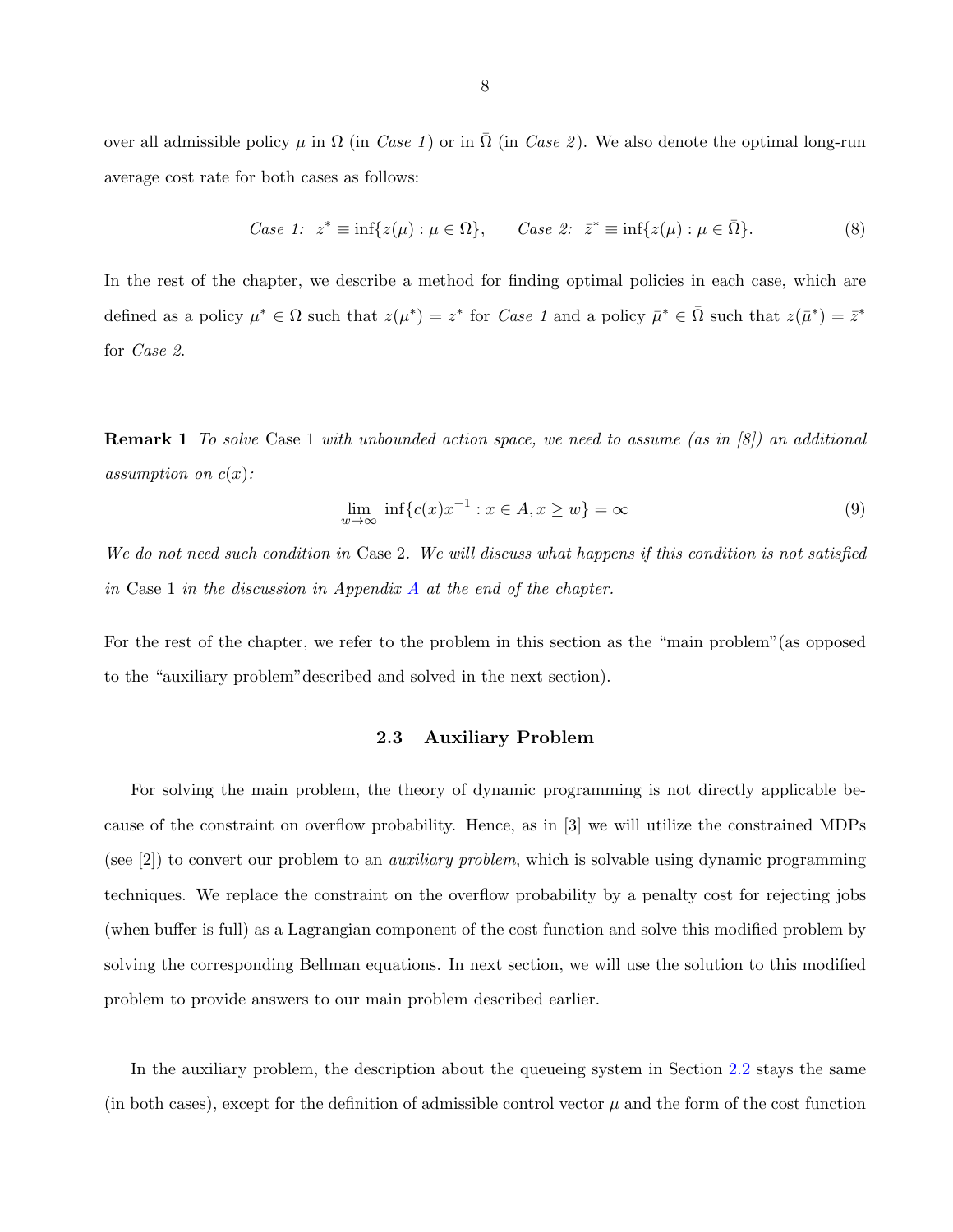<span id="page-16-0"></span>as follows. We assume that an admissible control vector  $\mu = (\mu_1, \dots, \mu_N)$  takes values in

Case 1: 
$$
\Omega' = \{ \mu \in R^N : \mu_n \in A \setminus \{0\} \text{ for } n = 1, ..., N \},
$$
  
Case 2: 
$$
\overline{\Omega}' = \{ \mu \in R^N : \mu_n \in \overline{A} \setminus \{0\} \text{ for } n = 1, ..., N \}.
$$
 (10)

Clearly, any policy  $\mu$  from above sets is still ergodic and subsequently equations [\(1\)](#page-14-0) and [\(2\)](#page-14-0) remain valid. Also, for a fixed rejection penalty  $\kappa > 0$ , the modified objective function  $\gamma(\mu)$  is defined as:

$$
\gamma(\mu) = \sum_{n=1}^{N} p_n(\mu) [c(\mu_n) + h_n] + p_0(\mu) h_0 + p_N(\mu) \kappa
$$
\n(11)

We also define optimal policies (of the auxiliary problem) and costs, in each case, as follows.

Case 1: 
$$
\gamma^* \equiv \inf \{ \gamma(\mu) : \mu \in \Omega' \}, \quad \mu^* \equiv \arg \min \{ \gamma(\mu) : \mu \in \Omega' \},
$$
  
\nCase 2:  $\bar{\gamma}^* \equiv \inf \{ \gamma(\mu) : \mu \in \bar{\Omega'} \}, \quad \bar{\mu}^* \equiv \arg \min \{ \gamma(\mu) : \mu \in \bar{\Omega'} \}.$  (12)

Before we solve the auxiliary problem, we introduce two key functions for our analysis. In each of the two cases, for  $y \geq 0$ , define

Case 1: 
$$
\phi(y) \equiv \sup_{x \in A} \{xy - c(x)\}, \quad \psi(y) \equiv \arg \max_{x \in A} \{xy - c(x)\},
$$
 (13)

Case 2: 
$$
\bar{\phi}(y) \equiv \sup_{x \in \bar{A}} \{xy - c(x)\}, \quad \bar{\psi}(y) \equiv \arg \max_{x \in \bar{A}} \{xy - c(x)\}.
$$
 (14)

More details on these functions can be found in  $[8]$  and  $[3]$ . The following key properties of these functions have been proved in these papers and we will be using them without proof for our analysis. Fig. [2.2](#page-17-0) gives an example of how these functions behave in the two cases.

**Proposition 2** In **Case 1:**  $\phi(.)$  is continuous, non-decreasing and convex on  $[0, \infty)$  with  $\phi(y) = 0$ and  $\lim_{y\to\infty}\phi(y)=\infty$ . Moreover, it is strictly convex and strictly increasing on  $[c'(0),\infty)$ .

In **Case 2:**  $\bar{\phi}$ (.) is continuous, non-decreasing and convex on  $[0, \infty)$  with  $\bar{\phi}(y) = 0$  and  $\lim_{y \to \infty} \bar{\phi}(y) = \infty$ . Specifically, it is strictly convex and increasing on  $[c'(0), c'(\bar{\mu})]$  and is an affine function on  $(c'(\bar{\mu}), \infty)$ .

In addition, as established in  $[8]$  and  $[3]$ , since  $c(.)$  is assumed to be continuous, strictly convex and increasing, we have that  $c'^{-1}(.)$  is a continuous and increasing function. As a result, the functions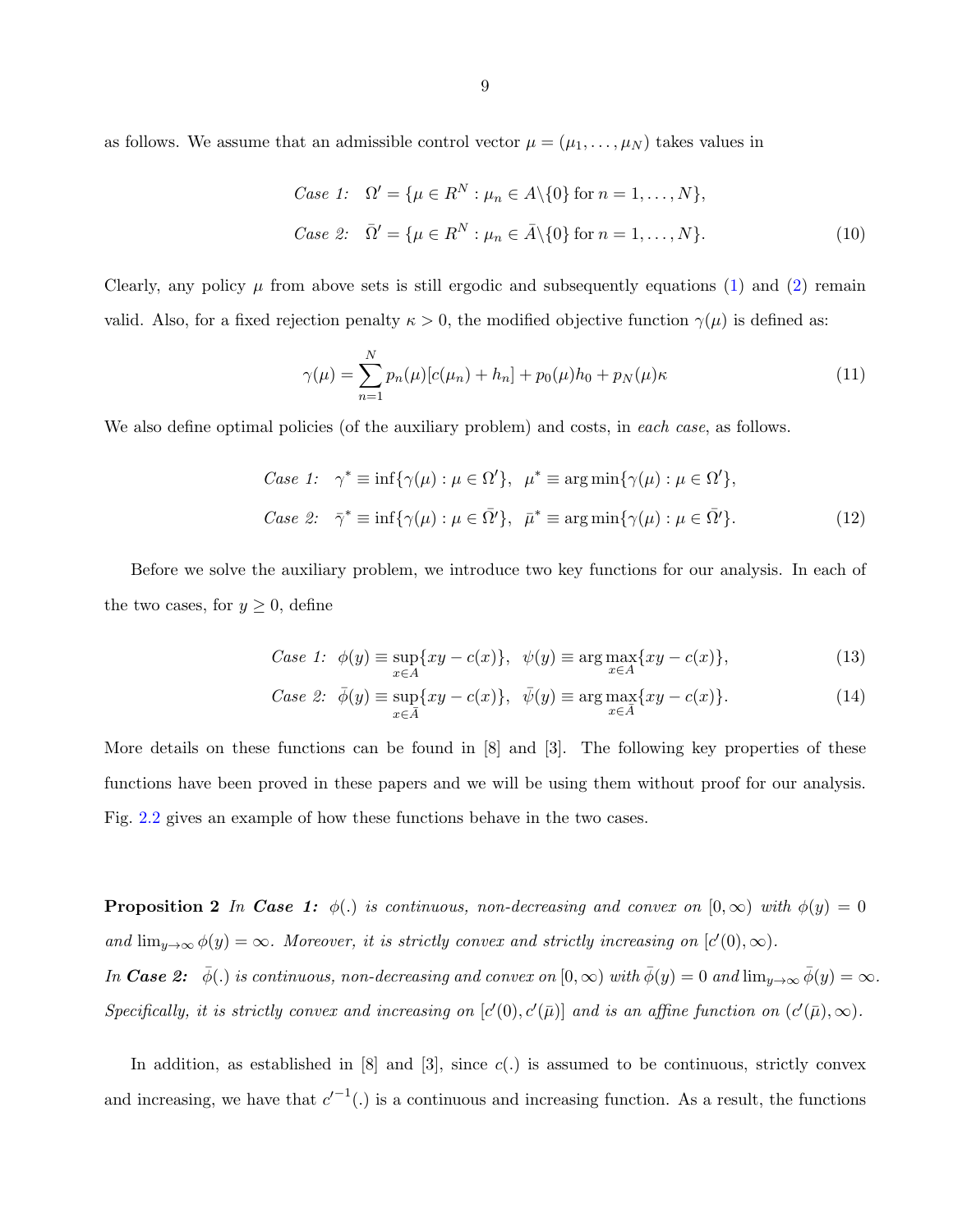<span id="page-17-0"></span>

Figure 2.2: Illustration of  $\phi, \psi$  and the corresponding  $\bar{\phi}, \bar{\psi}$  functions in two cases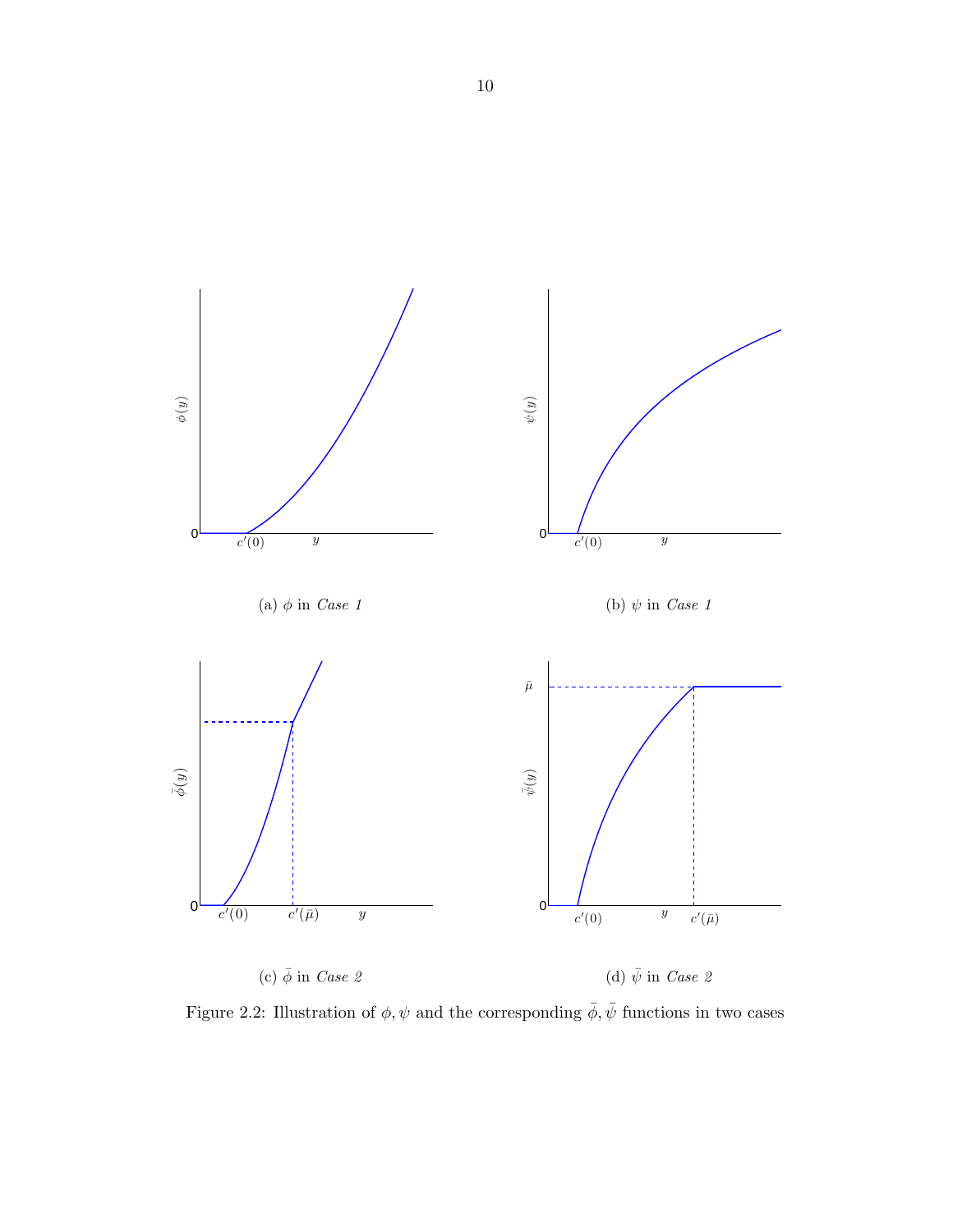<span id="page-18-0"></span> $\psi(.)$ ,  $\bar{\psi}(.)$  are continuous and non-decreasing on  $[0, \infty)$  and can be written explicitly as

$$
\psi(y) = \begin{cases}\n0 & \text{if } 0 \le y \le c'(0) \\
(c')^{-1}(y) & \text{if } y > c'(0)\n\end{cases}
$$
\n(15)

and

$$
\bar{\psi}(y) = \begin{cases}\n0 & \text{if } 0 \le y \le c'(0) \\
(c')^{-1}(y) & \text{if } c'(0) < y < c'(\bar{\mu}) \\
\bar{\mu} & \text{if } y \ge c'(\bar{\mu})\n\end{cases}
$$
\n(16)

In addition, the following holds.

$$
\phi(y) = \int_0^y \psi(u) du, \quad \bar{\phi}(y) = \int_0^y \bar{\psi}(u) du.
$$
\n(17)

#### 2.3.1 Solution of the Auxiliary Problem

#### 2.3.1.1 Bellman Equations

This section provides Bellman equations on both cases as a starting step toward computation of optimal policies.

**Case 1:** In this case, the Bellman equations are similar to those in [8] with appropriate modifications for our problem settings. Using continuous-time MDPs (CTMDPs) theory one can write Bellman equations for relative cost functions denoted by  $\nu_n$ :

$$
\nu_1 = \nu_0 + \gamma - h_0,\tag{18a}
$$

$$
\nu_n = \min_{x \in A} \left\{ \frac{c(x) + h_n - \gamma + \nu_{n+1} + x\nu_{n-1}}{1+x} \right\}, \qquad n = 1, \dots, N-1,
$$
 (18b)

$$
\nu_N = \min_{x \in A} \left\{ \frac{c(x) + h_N + \kappa - \gamma}{x} + \nu_{N-1} \right\}.
$$
\n(18c)

Here  $\nu_n$  shows the optimal cost for the shortest path stochastic control problem starting from state n until next time the system is in state  $m$  as a reference state. To justify the equations intuitively, note that when the system is in state  $n \neq N$  the average time spent on that state is  $\frac{1}{1+x}$ . Then with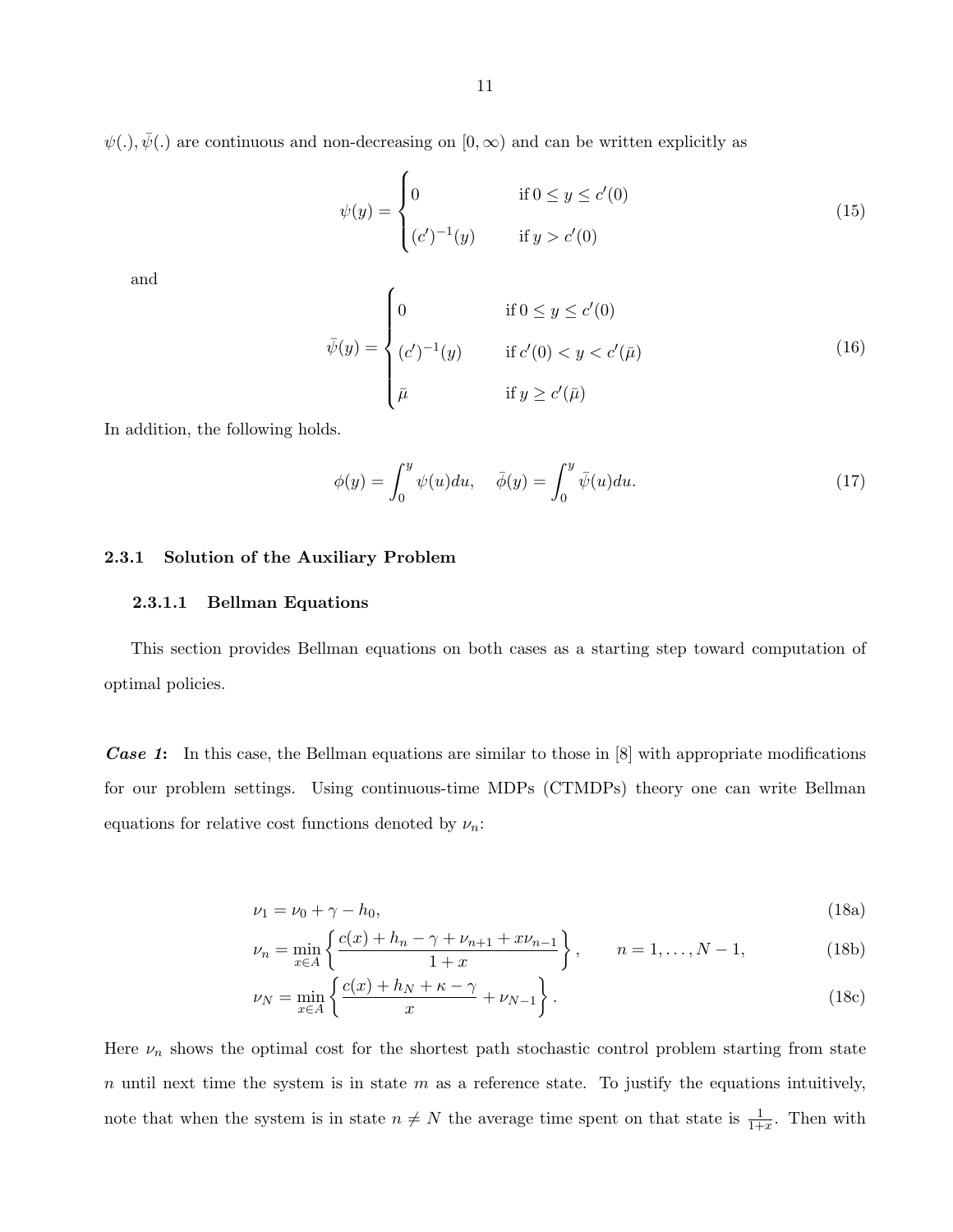<span id="page-19-0"></span>probability of  $\frac{1}{1+x}$  an arrival occurs before departure and occurrence of departure before arrival has probability of  $\frac{x}{1+x}$ . Also in state  $n = N$  we are sure that no arrival happens as new arrivals will be rejected. The average time the system stays in state N is  $\frac{1}{x}$  and with probability of 1, the system moves to state  $N-1$ .

Now setting  $y_n = \nu_n - \nu_{n-1}$  for  $n = 1, ..., N$  and using the special functions introduced in [\(13\)](#page-16-0)-[\(14\)](#page-16-0) as in [8], the equations  $(18a)-(18c)$  $(18a)-(18c)$  $(18a)-(18c)$  reduce to:

$$
y_1 = \gamma - h_0,\tag{19a}
$$

$$
y_{n+1} = \max_{x \in A} \{ xy_n - c(x) \} - h_n + \gamma = \phi(y_n) + \gamma - h_n, \qquad n = 1, ..., N - 1,
$$
 (19b)

$$
\kappa = \max_{x \in A} \{ xy_N - c(x) \} - h_N + \gamma = \phi(y_N) + \gamma - h_N.
$$
 (19c)

Case 2: In this case, since the action space is bounded, it is possible to equalize the average time between transitions. One can use theory of CTMDPs along with uniformization techniques (see [3]) to write the Bellman equations for relative cost functions  $\bar{\nu}_n$ :

$$
\bar{\nu}_1 = \bar{\nu}_0 + \bar{\gamma} - h_0,\tag{20a}
$$

$$
\bar{\nu}_n = \min_{x \in \bar{A}} \left\{ \frac{c(x) + h_n - \bar{\gamma} + x\bar{\nu}_{n-1} + \bar{\nu}_{n+1} + (\bar{\mu} - x)\bar{\nu}_n}{1 + \bar{\mu}} \right\}, \quad n = 1, \dots, N - 1,
$$
 (20b)

$$
\bar{\nu}_N = \min_{x \in \bar{A}} \left\{ \frac{c(x) + h_N + \kappa - \bar{\gamma} + x\bar{\nu}_{n-1} + (\bar{\mu} - x)\bar{\nu}_N}{\bar{\mu}} \right\}.
$$
\n(20c)

In fact we are using uniformization to convert our CTMDP to a discrete-time MDP (DTMDP) by accelerating the transition rates that are small on average; therefore, the transition rate is  $1 + \bar{\mu}$  in all states. Having this done, we need to take into account possibility of staying at same state after transition (see [5] for more details).

Defining  $\bar{y}_n$  as  $\bar{y}_n = \bar{\nu}_n - \bar{\nu}_{n-1}$  and using the special functions introduced in [\(13\)](#page-16-0)-[\(14\)](#page-16-0) as in [3], we can rewrite  $(20a)-(20c)$  as

$$
\bar{y}_1 = \bar{\gamma} - h_0,\tag{21a}
$$

$$
\bar{y}_{n+1} = \max_{x \in \bar{A}} \{ x \bar{y}_n - c(x) \} - h_n + \bar{\gamma} = \bar{\phi}(\bar{y}_n) + \bar{\gamma} - h_n, \qquad n = 1, \dots, N - 1,
$$
 (21b)

$$
\kappa = \max_{x \in \overline{A}} \{ x \overline{y}_N - c(x) \} - h_N + \overline{\gamma} = \overline{\phi}(\overline{y}_N) + \overline{\gamma} - h_N. \tag{21c}
$$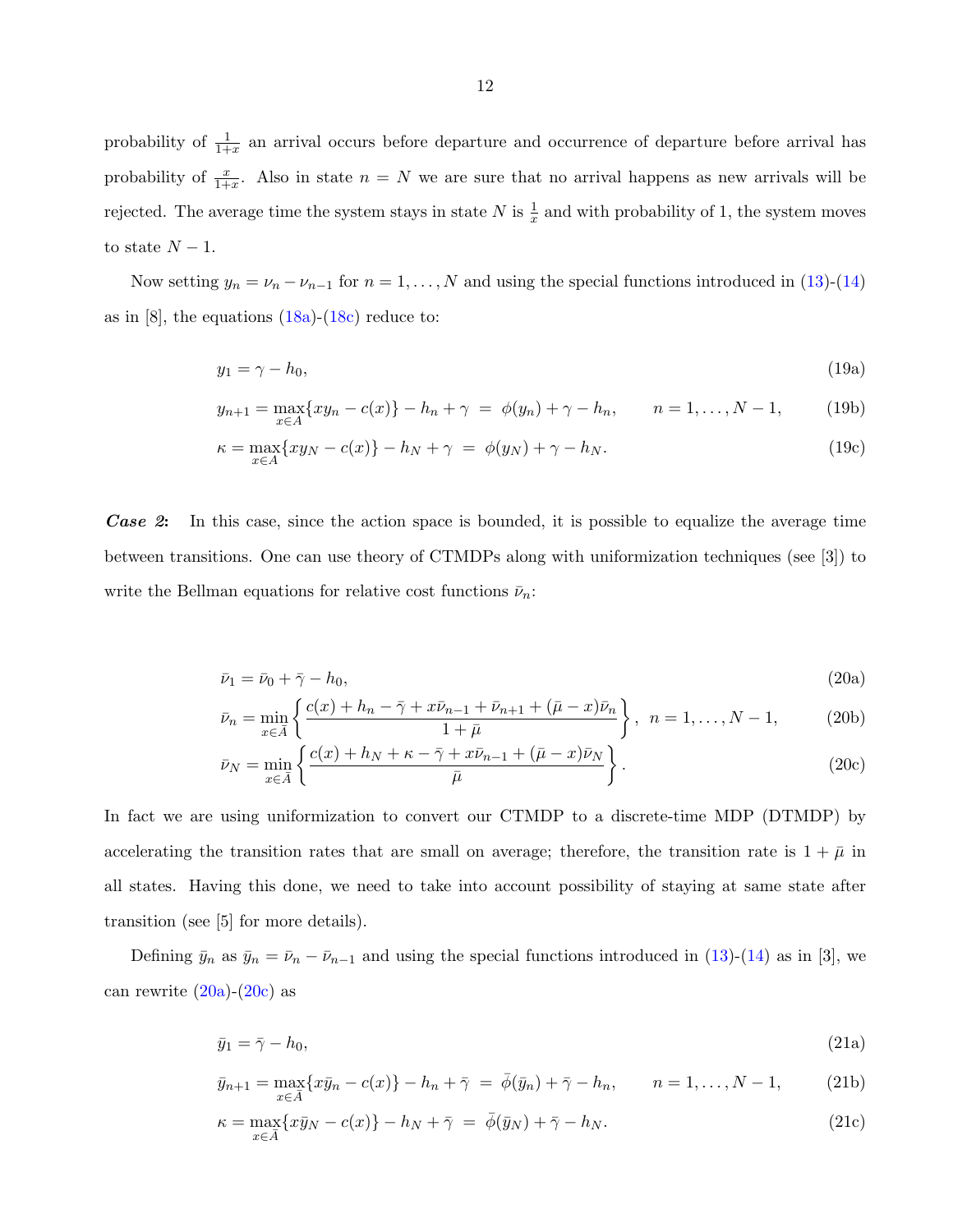<span id="page-20-0"></span>Note that the equations  $(19a)-(19c)$  $(19a)-(19c)$  $(19a)-(19c)$  and  $(21a)-(21c)$  $(21a)-(21c)$  $(21a)-(21c)$  are quite similar; therefore, we can exploit similar strategy to characterize the optimal policy in both cases.

#### 2.3.1.2 The Verification Theorem

This section states and proves the "verification theorem", which helps us in characterizing the optimal policies through solutions of the Bellman equations in each case.

**Theorem 3** In Case 1: If there exists a  $\gamma < \infty$  and vector  $y \in \mathbb{R}^N_+$  such that the equations [\(19a\)](#page-19-0)-[\(19c\)](#page-19-0) are satisfied, then for any arbitrary ergodic policy  $\mu$  we have

$$
\gamma \le \gamma(\mu) \tag{22}
$$

and subsequently  $\gamma \leq \gamma^*$ . Let  $\mu_n^* = \psi(y_n)$  for  $n = 1, ..., N$ , where  $\psi$  is as defined in [\(13\)](#page-16-0). If the policy  $\mu^*$  is ergodic, then it is an optimal policy, i.e.  $\gamma(\mu^*) = \gamma^* = \gamma$ .

In **Case 2:** If there exists  $a \bar{\gamma} < \infty$  and vector  $\bar{y} \in \mathbb{R}^N_+$  such that the equations [\(21a\)](#page-19-0)-[\(21c\)](#page-19-0) are satisfied, then for any arbitrary ergodic policy  $\mu$  we have

$$
\bar{\gamma} \le \gamma(\mu) \tag{23}
$$

and subsequently  $\bar{\gamma} \leq \bar{\gamma}^*$ . Let  $\bar{\mu}_n^* = \bar{\psi}(\bar{y}_n)$  for  $n = 1, ..., N$ , where  $\bar{\psi}$  is as defined in [\(14\)](#page-16-0). If the policy  $\bar{\mu}^*$  is ergodic, then it is an optimal policy, i.e.  $\gamma(\bar{\mu}^*) = \bar{\gamma}^* = \bar{\gamma}$ .

Proof. We only prove the theorem for *Case 1* as the proof for the other case is nearly identical. Using [\(13\)](#page-16-0) one can write

$$
xy_n - c(x) \le \phi(y_n) \qquad \text{for } x \ge 0 \text{ and } n = 1, \dots, N \tag{24}
$$

Since (24) is valid for all  $x \ge 0$  we replace it with  $\mu_n$ , the *n*th component of arbitrary ergodic policy  $\mu$ . Then using [\(19b\)](#page-19-0) and [\(19c\)](#page-19-0) one concludes that

$$
\mu_n y_n - c(\mu_n) \le y_{n+1} + h_n - \gamma \qquad \text{for } n = 1, ..., N - 1 \tag{25}
$$

$$
\mu_N y_N - c(\mu_N) \le \kappa + h_N - \gamma \tag{26}
$$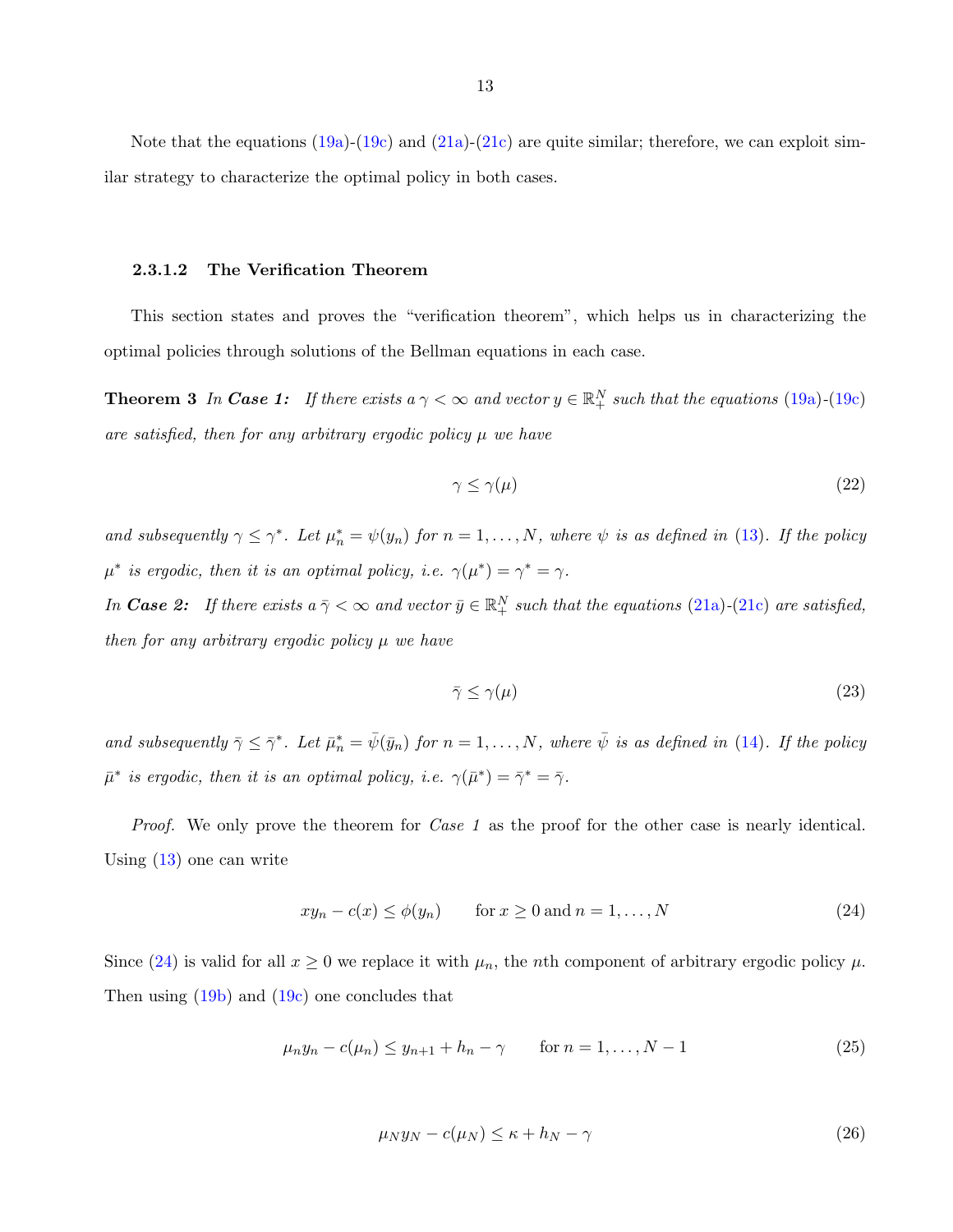<span id="page-21-0"></span>Note that the policy  $\mu$  is ergodic; therefore, one can always find a  $p(\mu)$  satisfying [\(1\)](#page-14-0) and [\(2\)](#page-14-0). We are allowed to multiply both sides of  $(25)$  by  $p_n(\mu)$  and then sum over all equations. Then, by  $(1)$  and after simplification and rearranging we have

$$
\gamma \sum_{n=1}^{N-1} p_n(\mu) \le \sum_{n=1}^{N-1} p_n(\mu) [c(\mu_n) + hn] + p_N(\mu) \mu_N y_N - p_0(\mu) y_1 \tag{27}
$$

We also multiply both sides of [\(26\)](#page-20-0) by  $p_N(\mu)$ , thus

$$
p_N(\mu)\gamma \le p_N(\mu)[c(\mu_N) + h_N] + p_N(\mu)\kappa - p_N(\mu)\mu_N y_N \tag{28}
$$

Finally, one arrives at the following by adding up (28) to (27) and exploiting equations [\(19a\)](#page-19-0) and [\(2\)](#page-14-0)

$$
\gamma \leq \sum_{n=1}^{N} p_n(\mu) [c(\mu_n) + h_n] + p_0(\mu) h_0 + p_N(\mu) \kappa \tag{29}
$$

The right-hand side of  $(29)$  is the long-run average cost rate of our arbitrary policy  $\mu$ .

To prove optimality of  $\mu^*$ , one can repeat all these steps by replacing x with  $\mu_n^*$  so that [\(24\)](#page-20-0) holds with equality. Having substituted all inequalities with equalities and going through all steps again the optimality of policy  $\mu^*$  is established.  $\Box$ 

#### 2.3.1.3 Policy Characterization

This section suggests the methodology to find the optimal policy for the auxiliary problem.

**Case 1:** Following our simplified Bellman equations in  $(19a)-(19c)$  $(19a)-(19c)$  $(19a)-(19c)$ , we can define  $y_n$  as a function of  $\gamma$  for  $n = 1, ..., N$ ; therefore, for each  $\gamma > c'(0) + h_0$  we define

$$
y_1(\gamma) = \gamma - h_0 \quad \text{and} \quad y_{n+1}(\gamma) = \phi(y_n(\gamma)) + \gamma - h_n \quad \text{for } n = 1, \dots, N-1.
$$
 (30)

Also the rejection penalty  $\kappa$  can be defined as a function of  $\gamma$ , thus

$$
g(\gamma) = \phi(y_N(\gamma)) + \gamma - h_N \tag{31}
$$

Let  $\gamma_{N+1}$  be the value of  $\gamma$  such that  $g(\gamma) = y_N(\gamma)$ . We also define  $\alpha = g(\gamma_{N+1})$ . Following the arguments in [8], one can always find a unique  $\gamma_{N+1}$  when the action space is unbounded. As a result,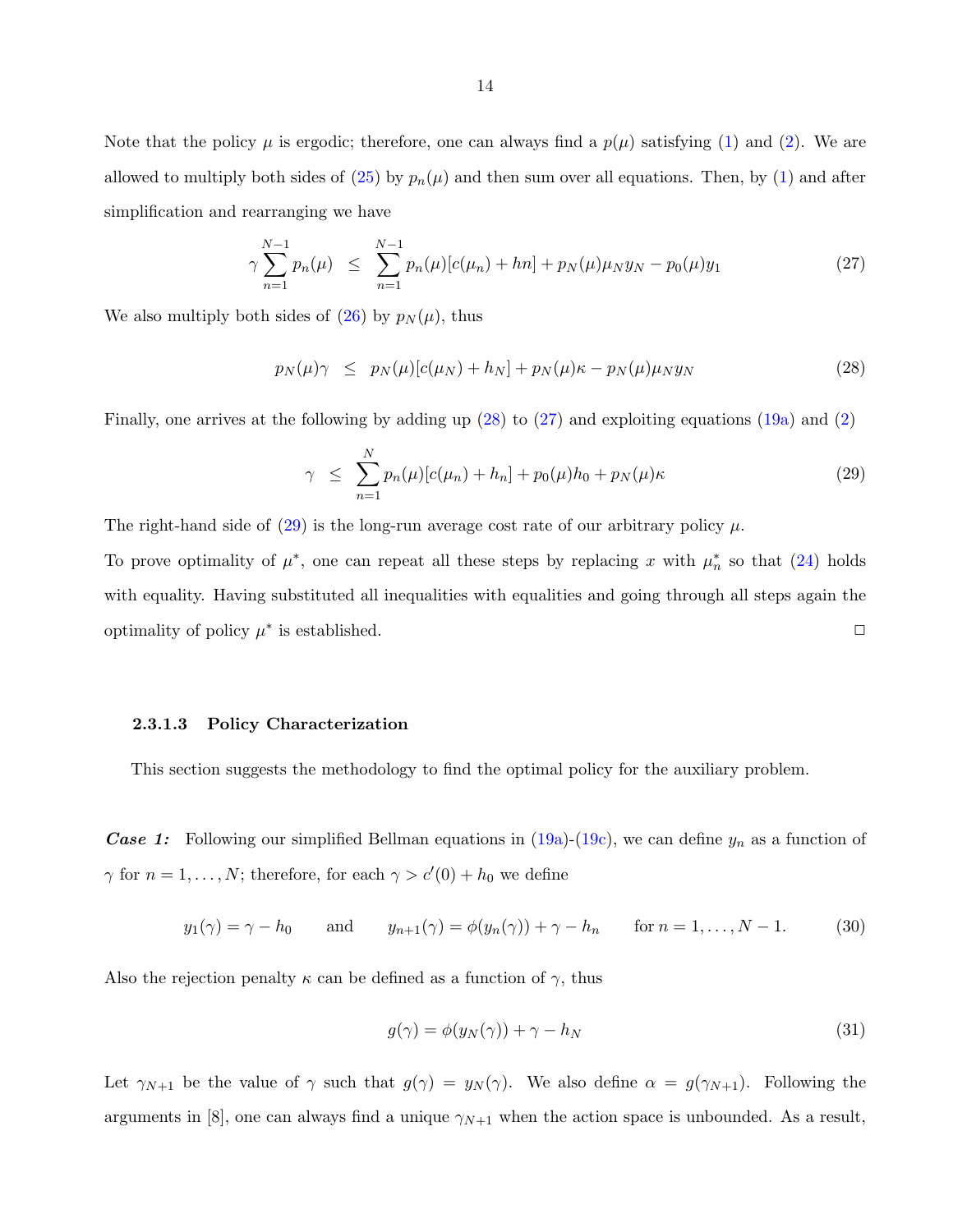<span id="page-22-0"></span> $\gamma_{N+1}$  and  $\alpha$  will be treated as known values hereinafter. It is also showed in the paper that for each  $\gamma > \gamma_{N+1}$ , one has

$$
0 \le c'(0) < y_1(\gamma) \le y_2(\gamma) \le \dots \le y_N(\gamma) \tag{32}
$$

Note that  $\gamma > \gamma_{N+1}$  guarantees  $\gamma > c'(0) + h_0$ . The following result is a direct consequence of (32) and the monotonicity of  $\psi$  function (see the discussion above  $(15)$ ).

**Proposition 4** The following statement holds for each  $\gamma$  on  $(\gamma_{N+1}, \infty)$ ,

$$
0 < \psi(y_1(\gamma)) \le \psi(y_2(\gamma)) \le \dots \le \psi(y_N(\gamma)).\tag{33}
$$

Above result shows that for each  $\gamma > \gamma_{N+1}$ , the policy  $\mu^* = (\psi(y_1(\gamma), \ldots, \psi(y_N(\gamma)))$  derived from equations [\(30\)](#page-21-0) is admissible for *Case 1*. We still need to prove that for each  $\kappa > \alpha$  we can find a unique value of  $\tilde{\gamma} > \gamma_{N+1}$  that results in  $g(\tilde{\gamma}) = \kappa$  in [\(31\)](#page-21-0). In other words, there is a one-to-one mapping between  $\kappa$  and  $\gamma$ . Having found this unique  $\tilde{\gamma}$ , then  $\tilde{\gamma}$  and  $\tilde{y} = (y_1(\tilde{\gamma}), \ldots, y_N(\tilde{\gamma}))$  satisfy [\(30\)](#page-21-0) and [\(31\)](#page-21-0). Lemma 5 is needed to prove this observation.

**Lemma 5** Function g(.) is continuous, convex and strictly increasing for any  $\gamma > \gamma_{N+1}$ . In addition, we have  $\lim_{\gamma \to \gamma_{N+1}} g(\gamma) = \alpha$  and  $\lim_{\gamma \to \infty} g(\gamma) = \infty$ . Moreover, the function  $g^{-1}(.)$  is continuous and strictly increasing on  $(\alpha, \infty)$ . In addition, we have  $\lim_{\kappa \to \alpha} g^{-1}(\kappa) = \gamma_{N+1}$  and  $\lim_{\kappa \to \infty} g^{-1}(\kappa) = \infty$ 

The proof of the first part of the lemma is obvious: It follows from [\(31\)](#page-21-0) and Proposition [2.](#page-16-0) The second part is a result of the relation between a function and its inverse.

As we have established a one-to-one mapping between  $\gamma$  and  $\kappa$ , we define for any  $\kappa > \alpha$ 

$$
\gamma(\kappa) = g^{-1}(\kappa) \tag{34}
$$

to emphasize dependency of  $\gamma$  on  $\kappa$ . We also define policy  $\mu^*(\kappa) \equiv (\mu_1^*(\kappa), \dots, \mu_N^*(\kappa))$  as

$$
\mu_n^*(\kappa) = \psi(y_n(\gamma(\kappa))) \qquad \text{for } n = 1, \dots, N \tag{35}
$$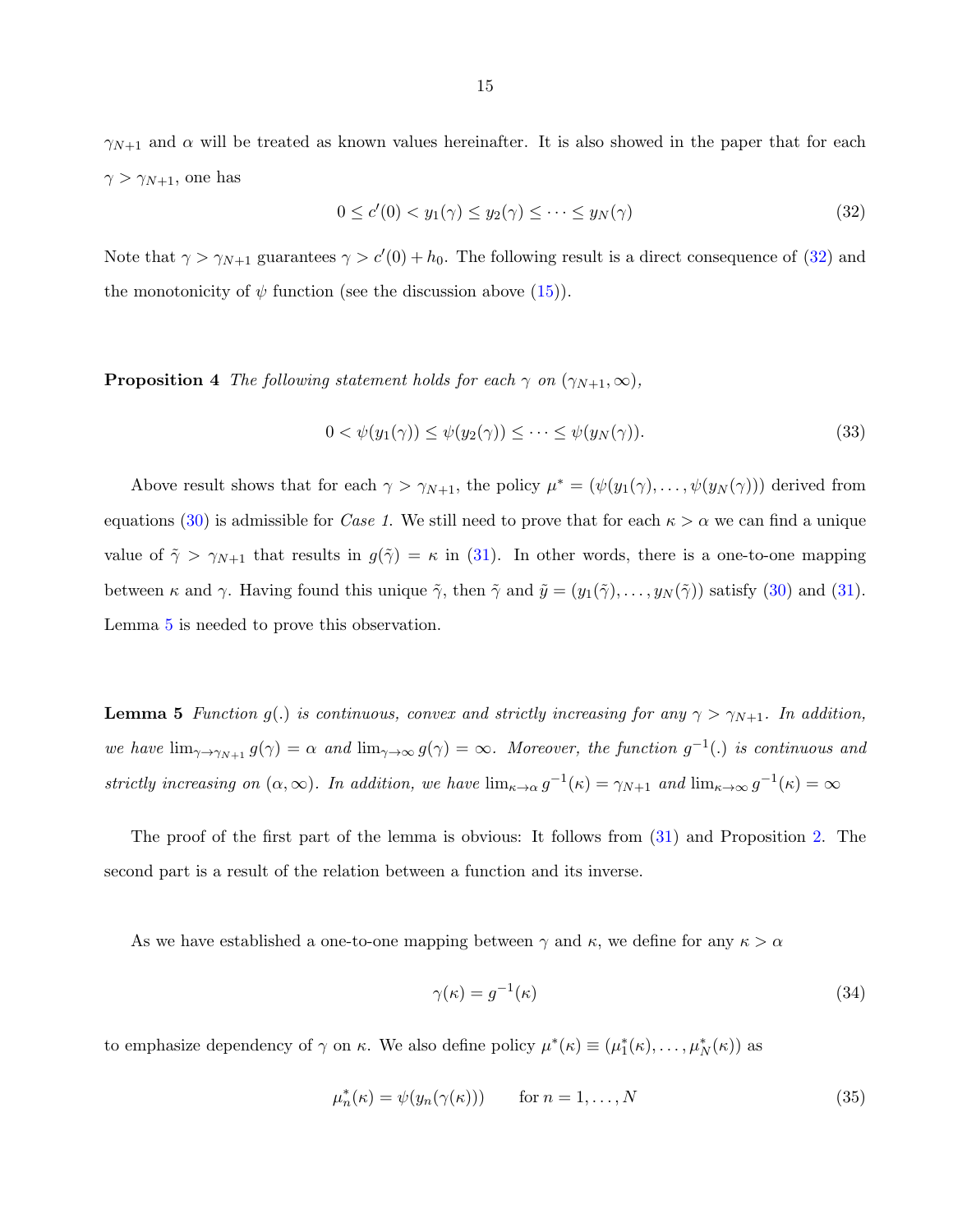<span id="page-23-0"></span>It is clear that  $\gamma(\kappa)$  and vector  $(y_1(\gamma(\kappa)), \ldots, y_N(\gamma(\kappa)))$  are joint solutions of  $(19a)-(19c)$  $(19a)-(19c)$  $(19a)-(19c)$ . As we assumed  $\kappa > \alpha$  then [\(34\)](#page-22-0) guarantees that  $\gamma(\kappa) > \gamma_{N+1}$ ; therefore [\(33\)](#page-22-0) shows that  $\mu^*(\kappa)$  is admissible and also monotone (by Proposition [4](#page-22-0) and Lemma [5\)](#page-22-0). Hence, by Theorem [3,](#page-20-0) optimality of  $\mu^*(\kappa)$  is confirmed. This is stated below as the theorem for Case 1 of the auxiliary problem.

**Theorem 6** The policy  $\mu^*(\kappa)$  described in [\(35\)](#page-22-0) characterizes the optimal policy for each  $\kappa > \alpha$ . Moreover, the policy  $\mu^*(\kappa)$  is monotonic in the queue length, i.e.

$$
0 < \mu_1^*(\kappa) \le \mu_2^*(\kappa) \le \cdots \le \mu_N^*(\kappa),
$$

and we have  $\gamma_{\mu^*(\kappa)} = \gamma^*(\kappa) = \gamma^*.$ 

**Case 2:** As we did in the Case of Case 1 above, we define vector  $\bar{y}$  as a function of  $\gamma$  for  $\gamma > c'(0) + h_0$ . Thus

$$
\bar{y}_1(\gamma) = \gamma - h_0 \quad \text{and} \quad \bar{y}_{n+1}(\gamma) = \bar{\phi}(\bar{y}_n(\gamma)) + \gamma - h_n \quad \text{for } n = 1, \dots, N-1. \tag{36}
$$

Also the rejection penalty  $\kappa$  can be defined as a function of  $\gamma$ , thus

$$
\bar{g}(\gamma) = \bar{\phi}(\bar{y}_N(\gamma)) + \gamma - h_N \tag{37}
$$

Let  $\bar{\gamma}_{N+1}$  be the value of  $\gamma$  that gives us  $\bar{g}(\gamma) = \bar{y}_N(\gamma)$ . The following Lemma is proved in Appendix [B.](#page-32-0)

**Lemma 7** The value of  $\bar{\gamma}_{N+1}$  is unique and for each  $\gamma > \bar{\gamma}_{N+1}$  we have

$$
0 \le c'(0) < \bar{y}_1(\gamma) \le \bar{y}_2(\gamma) \le \dots \le \bar{y}_N(\gamma). \tag{38}
$$

The following Proposition follows immediately from [\(16\)](#page-18-0) and Lemma 7.

**Proposition 8** Each  $\gamma > \bar{\gamma}_{N+1}$  will result in

$$
0 < \bar{\psi}(\bar{y}_1(\gamma)) \le \bar{\psi}(\bar{y}_2(\gamma)) \le \dots \le \bar{\psi}(\bar{y}_N(\gamma)) \le \bar{\mu} \tag{39}
$$

Therefore the admissibility of policy  $\bar{\mu}^* = (\bar{\psi}(\bar{y}_1(\gamma)), \ldots, \bar{\psi}(\bar{y}_N(\gamma)))$  obtained from (36) is established. Defining  $\bar{\alpha} = \bar{g}(\bar{\gamma}_{N+1})$ , again we validate the existence of a unique value of  $\tilde{\gamma}$  for which we have  $\bar{g}(\tilde{\gamma}) = \kappa$ for each  $\kappa > \bar{\alpha}$ . Lemma 9 is stated below without proof as it is similar to Lemma [5.](#page-22-0)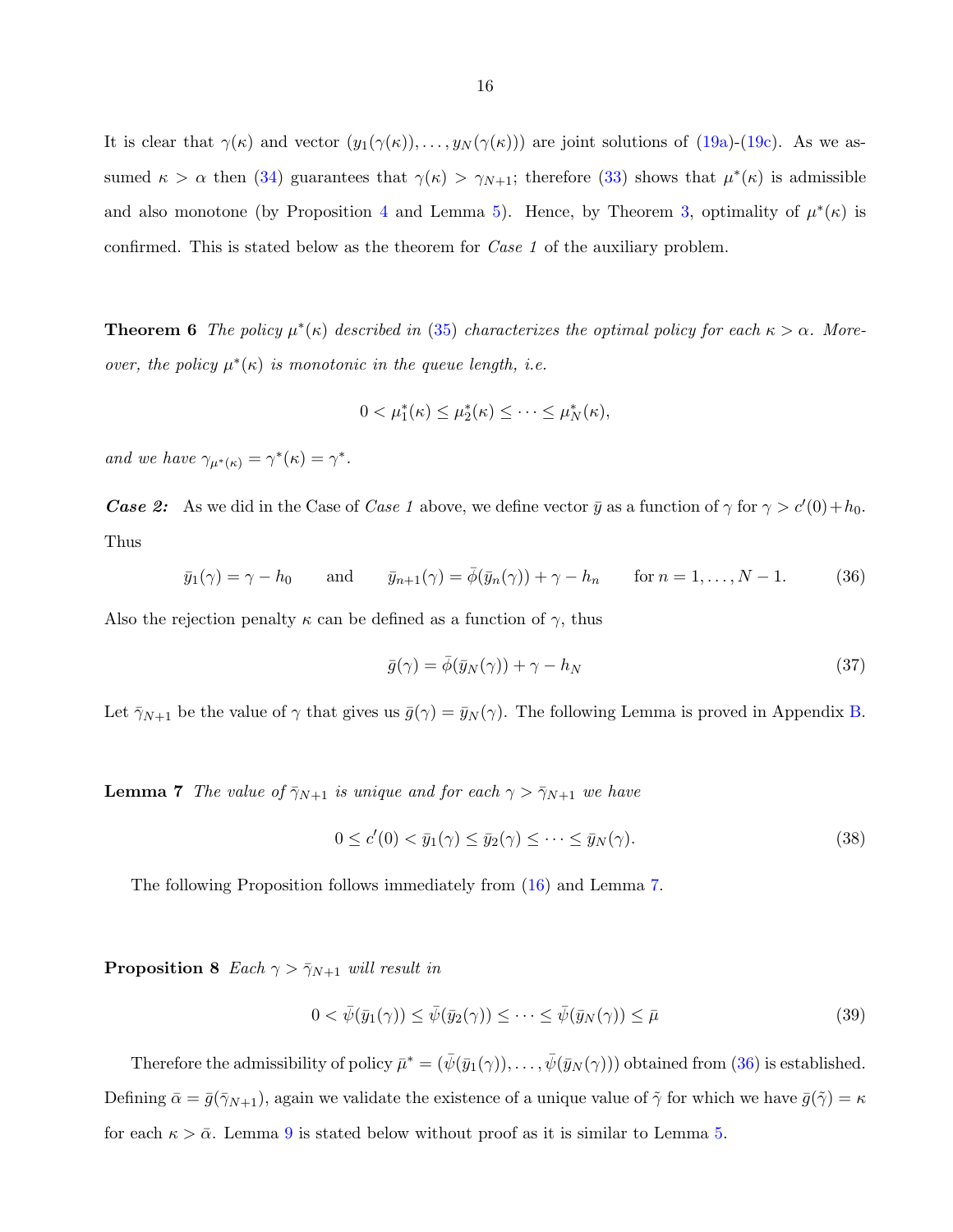<span id="page-24-0"></span>**Lemma 9** Function  $\bar{g}$ (.) is continuous, convex and strictly increasing for any  $\gamma > \bar{\gamma}_{N+1}$ . In addition, we have  $\lim_{\gamma \to \bar{\gamma}_{N+1}} \bar{g}(\gamma) = \bar{\alpha}$  and  $\lim_{\gamma \to \infty} \bar{g}(\gamma) = \infty$ . Moreover, the function  $\bar{g}^{-1}(.)$  is continuous and strictly increasing for any  $(\bar{\alpha}, \infty)$ . In addition, we have  $\lim_{\kappa \to \bar{\alpha}} \bar{g}^{-1}(\kappa) = \bar{\gamma}_{N+1}$  and  $\lim_{\kappa \to \infty} \bar{g}^{-1}(\kappa) = \infty$ 

Now define for any  $\kappa > \bar{\alpha}$ 

$$
\bar{\gamma}(\kappa) = \bar{g}^{-1}(\kappa) \tag{40}
$$

and  $\bar{\mu}^*(\kappa) \equiv (\bar{\mu}_1^*(\kappa), \ldots, \bar{\mu}_N^*(\kappa))$  as

$$
\bar{\mu}_n^*(\kappa) = \bar{\psi}(\bar{y}_n(\bar{\gamma}(\kappa))) \qquad \text{for } n = 1, \dots, N. \tag{41}
$$

The following result states the optimality of the control  $\bar{\mu}^*(\kappa)$  in Case 2 and has proof similar to that of Theorem [6.](#page-23-0)

**Theorem 10** The policy  $\bar{\mu}^*(\kappa)$  defined in (41) characterizes the optimal policy for each  $\kappa > \bar{\alpha}$ . Moreover, the policy  $\bar{\mu}^*(\kappa)$  is monotonic in the queue length, i.e.

$$
0 < \bar{\mu}_1^*(\kappa) \le \bar{\mu}_2^*(\kappa) \le \cdots \le \bar{\mu}_N^*(\kappa) \le \bar{\mu},
$$

and we have  $\gamma_{\bar{\mu}^*(\kappa)} = \bar{\gamma}^*(\kappa) = \bar{\gamma}^*.$ 

#### 2.4 Solution to the Main Problem

In this section, we use the solution to the auxiliary problem described in Section [2.3](#page-15-0) to determine the optimal policy for the main problem. A key step that connects the two problems is the long-run overflow probability function  $\beta(\kappa)$  in Case 1 (and  $\beta(\kappa)$  in Case 2) under the optimal policy of the auxiliary problem  $\mu^*(\kappa)$  in Case 1 (and  $\bar{\mu}^*(\kappa)$  in Case 2).

**Case 1:** Using  $(4)$  and  $(35)$  one can write

$$
\beta(\kappa) = [1 + \mu_N^*(\kappa) + \mu_N^*(\kappa)\mu_{N-1}^*(\kappa) + \dots + \mu_N^*(\kappa)\mu_{N-1}^*(\kappa)\dots\mu_1^*(\kappa)]^{-1}, \qquad \kappa > \alpha. \tag{42}
$$

The following proposition describes the behavior of this function  $\beta(\kappa)$ .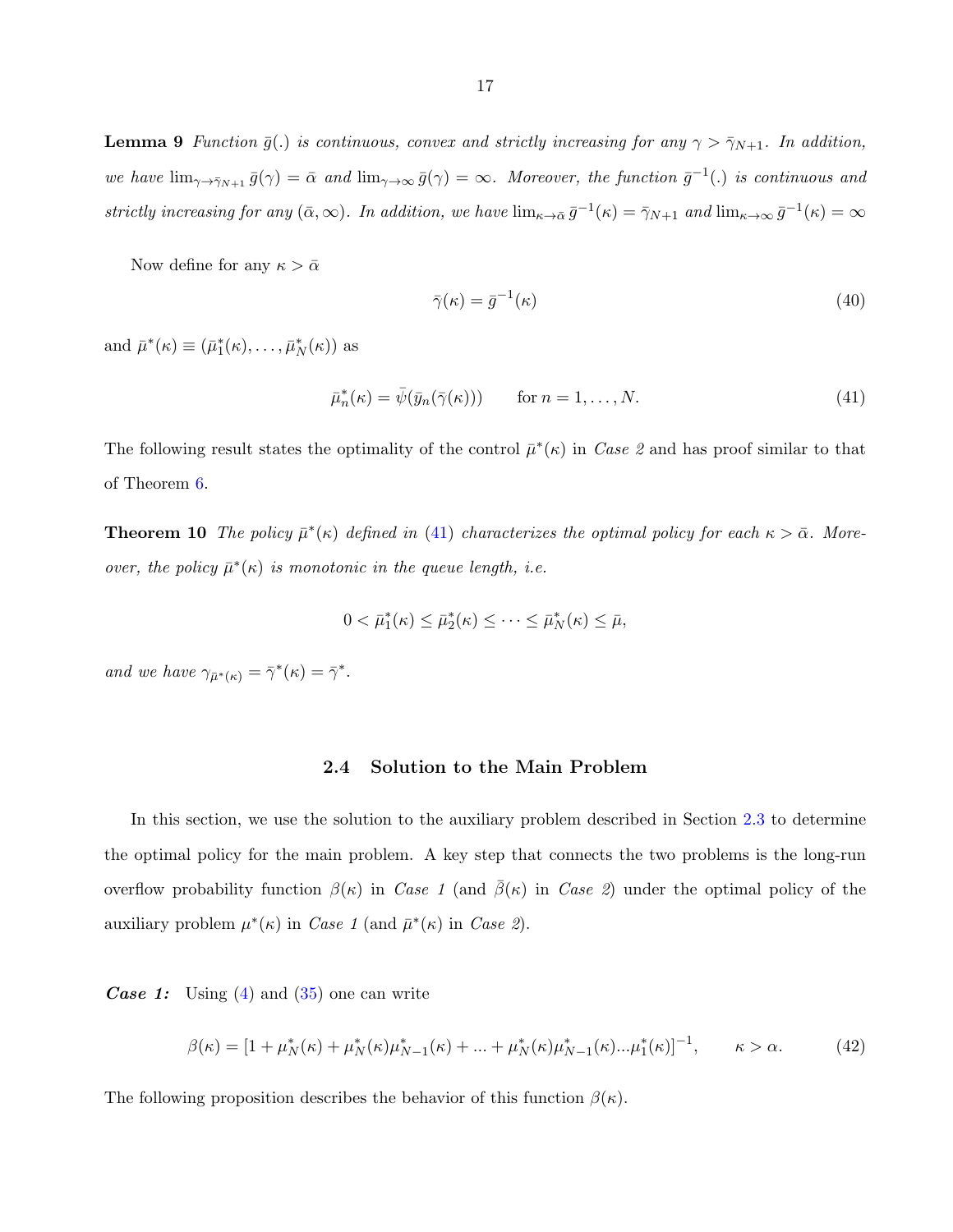<span id="page-25-0"></span>**Proposition 10**  $\beta(.)$  is continuous and strictly decreasing on  $(\alpha, \infty)$ . In addition, we have  $\lim_{\kappa \to \infty} \beta(\kappa) = 0$ and there exists a unique  $\kappa^* \in (\alpha, \infty)$  such that  $\beta(\kappa^*) = \beta$  for  $\beta \in (0, b)$ , where  $b = \beta(\alpha)$ .

*Proof.* Continuity of  $\psi(.)$  function on  $[0, \infty)$  along with the fact that  $y_n(.)$  is continuous and its image is a subset of  $(c'(0), \infty)$  for  $\gamma > \gamma_{N+1}$  (c.f. [\(32\)](#page-22-0)) result in continuity of  $\mu_n^*(\kappa)$  on  $(\alpha, \infty)$  for  $n = 1, ..., N$ . Subsequently, continuity of  $\beta(\kappa)$  on  $(\alpha,\infty)$  is confirmed using [\(42\)](#page-24-0).

To confirm that  $\beta(.)$  is strictly decreasing over  $(\alpha, \infty)$ , one notes that  $\psi(.)$  and  $y_n(.)$  are strictly increasing and it concludes that  $\mu_n^*(.)$  is strictly increasing over  $(\alpha, \infty)$  for  $n = 1, ..., N$ . Using [\(42\)](#page-24-0) one establishes that  $\beta(.)$  is strictly decreasing on  $(\alpha, \infty)$ .

Eventually, as we increase  $\kappa$  infinitely,  $\gamma(\kappa)$  increases infinitely and as the result  $y_n(\gamma(p))$  and  $\psi(y_n(\gamma(p)))$ go toward infinity for  $n = 1, ..., N$ . Again using [\(42\)](#page-24-0) one arrives at  $\beta(\kappa) \to 0$  as  $\kappa \to \infty$ . The last part is obvious from the properties of  $\beta$  established in the first part of the proposition. See Fig. [2.3](#page-26-0) for an illustration of this function.  $\Box$ 

Now we state the main theorem for *Case 1*. It connects our solution of the auxiliary problem to the solution of the main problem in *Case 1*.

**Theorem 11** Given  $a \beta \in (0, b)$ , existence of a unique  $\kappa^* > \alpha$  that gives us  $\beta(\kappa^*) = \beta$  is guaranteed and policy  $\mu^*(\kappa^*)$  is optimal. In addition, we have  $z(\mu^*(\kappa^*)) = z^* = \gamma^* - \beta \kappa^*$ .

Proof. Proposition [10](#page-24-0) validates existence and uniqueness of that  $\kappa^*$ . In addition, from Proposition [4](#page-22-0) one can conclude that the policy  $\mu^*(\kappa^*)$  is admissible as  $\kappa > \alpha$ . To compare long-run average cost of  $\mu^*(\kappa^*)$  with other admissible policies, let policy  $\mu$  be an admissible policy for the main problem. Then from [\(29\)](#page-21-0) and after rearranging we have

$$
\sum_{n=1}^{N} p_n(\mu) [c(\mu_n) + h_n] + p_0(\mu) h_0 \ge \gamma(\kappa^*) - p_N(\mu) \kappa^*
$$
\n(43)

From (43) and admissibility of  $\mu$ 

$$
\sum_{n=1}^{N} p_n(\mu) [c(\mu_n) + h_n] + p_0(\mu) h_0 \ge \gamma(\kappa^*) - \beta \kappa^* \tag{44}
$$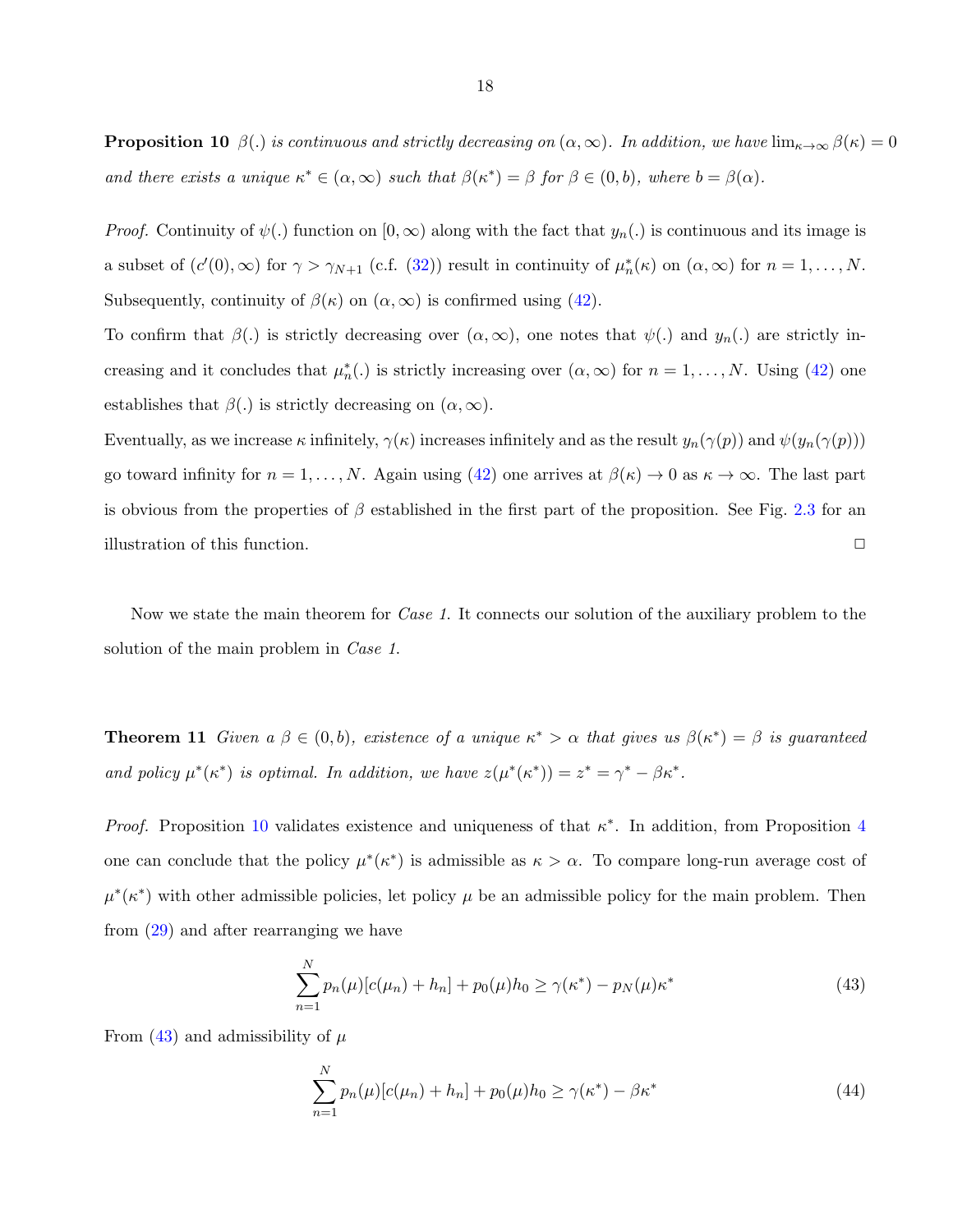<span id="page-26-0"></span>On the other hand, we have for policy  $\mu^*(\kappa^*)$ 

$$
\sum_{n=1}^{N} p_n(\mu^*(\kappa^*)) [c(\mu_n(\kappa^*)) + h_n] + p_0(\mu)h_0 = \gamma(\kappa^*) - \beta \kappa^*
$$
\n(45)

Clearly,  $(44)$  and  $(45)$  confirms that the cost associated with any arbitrary admissible policy  $\mu$  is larger than cost of policy  $\mu^*(\kappa^*)$ . Hence, by [\(7\)](#page-14-0) and [\(11\)](#page-16-0), we conclude that  $z(\mu^*(\kappa^*)) = z^* = \gamma^* - \beta \kappa^*$  $\Box$ 



Figure 2.3: Comparison of illustrative  $\beta$  and  $\overline{\beta}$  functions

**Case 2:** Based on our definition for  $\bar{\beta}(\kappa)$ , [\(4\)](#page-14-0) and [\(41\)](#page-24-0) we have

(a) Case 1

$$
\bar{\beta}(\kappa) = [1 + \bar{\mu}_N^*(\kappa) + \bar{\mu}_N^*(\kappa)\bar{\mu}_{N-1}^*(\kappa) + \dots + \bar{\mu}_N^*(\kappa)\bar{\mu}_{N-1}^*(\kappa) \dots \bar{\mu}_1^*(\kappa)]^{-1}, \qquad \kappa > \bar{\alpha}.
$$
 (46)

(b) Case 2

Before stating the counterpart of Proposition [10](#page-24-0) for Case 2, we define

$$
\underline{b} = \frac{\bar{\mu} - 1}{(\bar{\mu})^{N+1} - 1}
$$
, and  $\bar{\kappa} = \bar{g} (c'(\bar{\mu}) + h_0)$ .

**Proposition 12**  $\bar{\beta}$ (.) is continuous and strictly decreasing on  $(\bar{\alpha}, \bar{\kappa})$ . In addition, on  $[\bar{\kappa}, \infty)$  we have  $\bar{\beta}(\kappa) = \underline{b}$  and and there exists a unique  $\bar{\kappa}^* \in (\bar{\alpha}, \infty)$  such that  $\bar{\beta}(\bar{\kappa}^*) = \beta$  for  $\beta \in (\underline{b}, \bar{b})$ , where  $\bar{b} = \bar{\beta}(\bar{\alpha})$ .

*Proof.* The proof of continuity is similar to that of  $\beta(\kappa)$  in Case 1, thus we skip it. To prove that  $\bar{\beta}(\kappa) = b$  for  $\kappa \geq \bar{\kappa}$ , we just need to confirm that  $\bar{\mu}_1^*(\kappa) = \bar{\mu}$  for  $\kappa = \bar{\kappa}$ . By [\(36\)](#page-23-0) we can write  $\bar{\mu}_1^*(\bar{\kappa}) = \bar{\psi}(\bar{y}_1(\bar{\gamma}(\bar{\kappa}))) = \bar{\psi}(\bar{\gamma}(\bar{\kappa}) - h_0) = \bar{\psi}(\bar{g}^{-1}(\bar{\kappa}) - h_0) = \bar{\psi}(\bar{g}^{-1}(\bar{g}(c'(\bar{\mu}) + h_0)) - h_0) = \bar{\psi}(c'(\bar{\mu})) = \bar{\mu}.$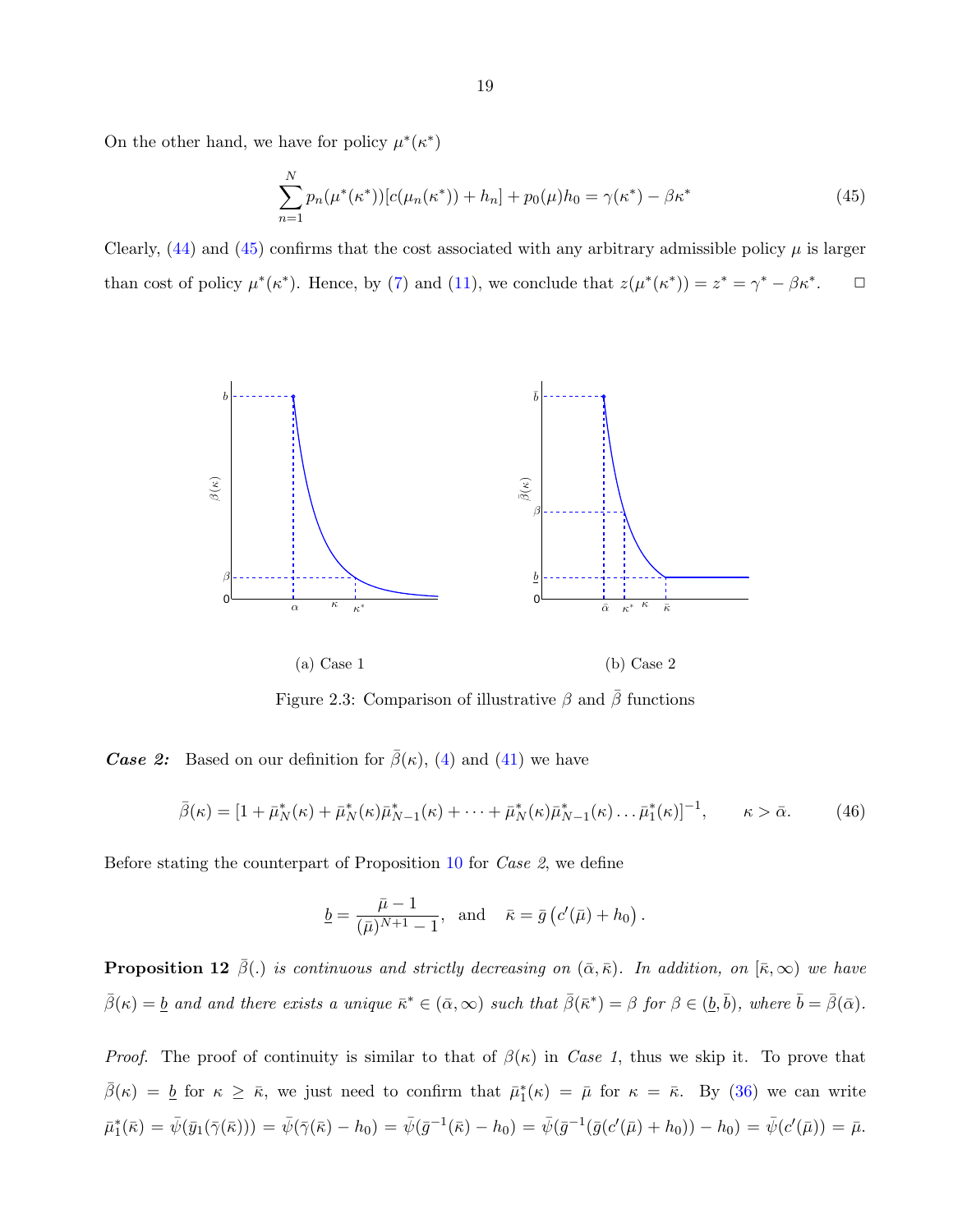<span id="page-27-0"></span>Then from Theorem [10](#page-24-0) we have  $\bar{\mu}_n^*(\kappa) = \bar{\mu}$  for  $n = 1, ..., N$  and using [\(46\)](#page-26-0) and some straightforward calculation, validity of our observation is established for  $\kappa = \bar{\kappa}$ . Finally, monotonocity of  $\bar{y}(.)$  and  $\psi(.)$ generalizes the observation to  $\kappa \geq \bar{\kappa}$ .

Finally, we confirm that  $\bar{\beta}$ . is strictly decreasing over  $(\bar{\alpha}, \bar{\kappa})$ . Using  $\bar{\mu}_n^*(\kappa) = \bar{\psi}(\bar{y}_n(\bar{\gamma}(\kappa)))$  along with the fact that  $\bar{\gamma}(.)$  and  $\bar{y}(.)$  are strictly increasing functions and  $\bar{\psi}(.)$  is a non-decreasing one, we conclude that  $\bar{\mu}_n^*(.)$  is non-decreasing on  $(\bar{\alpha}, \bar{\kappa})$ . Exploiting [\(46\)](#page-26-0) one establishes that  $\bar{\beta}(.)$  is non-increasing on  $(\bar{\alpha}, \infty)$ . Also, since  $\bar{\mu}_1^*(\kappa) = \bar{\psi}(\bar{y}_1(\bar{\gamma}(\kappa))) = \bar{\psi}(\bar{\gamma}(\kappa) - h_0)$  and  $\bar{\gamma}(\kappa)$  and  $\bar{\psi}(\kappa)$  are strictly increasing on  $(\bar{\alpha}, \infty)$  and  $(c'(0), c'(\bar{\mu}))$  respectively, we can induce that  $\bar{\mu}_1^*(.)$  is strictly increasing on  $(\bar{\alpha}, \bar{\kappa})$  and that concludes that  $\beta(.)$  is strictly decreasing on  $(\bar{\alpha}, \bar{\kappa})$ . The last part is obvious from the properties of  $\beta$ established in the first part of proposition. See Fig. [2.3](#page-26-0) for an illustration of this function.  $\Box$ 

Finally we state the main theorem for *Case 2*. The proof is omitted as it is similar to that of Theorem [11.](#page-25-0)

**Theorem 13** Given a  $\beta \in (\underline{b}, \overline{b})$ , existence of a unique  $\overline{\kappa}^* > \overline{\alpha}$  that gives us  $\overline{\beta}(\overline{\kappa}^*) = \beta$  is guaranteed and policy  $\bar{\mu}^*(\bar{\kappa}^*)$  is optimal. In addition, we have  $z(\bar{\mu}^*(\bar{\kappa}^*)) = \bar{z}^* = \bar{\gamma}^* - \beta \bar{\kappa}^*$ .

#### 2.5 Numerical Examples

In this section, we explore some numerical examples to illustrate the solution methodology described in the chapter. All the examples are done for both the cases:

**Case 1:**  $A = [0, \infty)$  and **Case 2:**  $\overline{A} = [0, \overline{\mu}]$  for fixed  $\overline{\mu} > 0$  specified below.

For all the examples, we assume  $\lambda = 1$  and  $\beta \in [0, 1]$  as before and the holding cost function of the form:

$$
h_n = h_0 + s(n - M + 1)^+, n = 0, 1, \dots, N
$$

with fixed real numbers  $h_0, s \geq 0$  and positive integers N and M.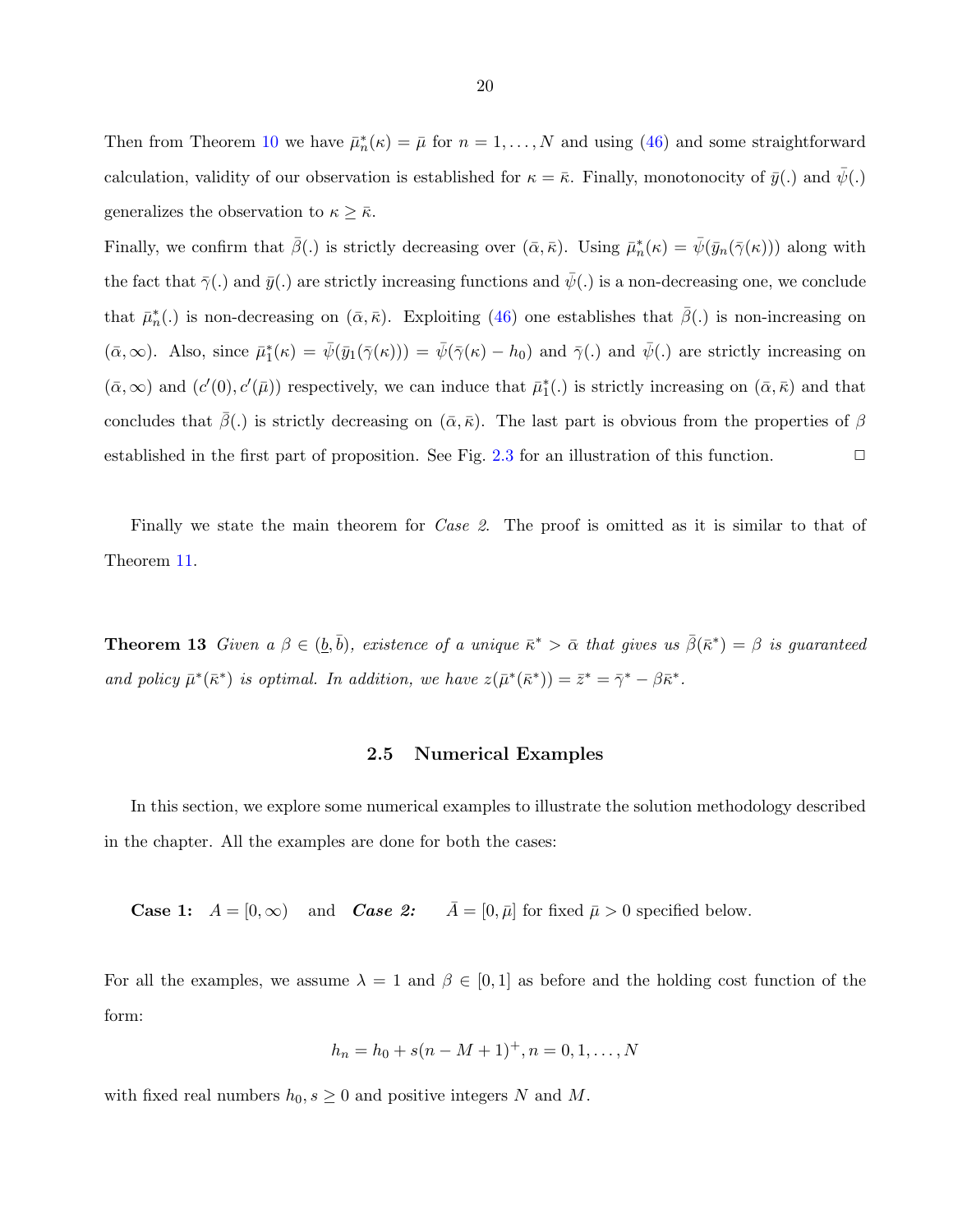**Example 1:** For our first example, we consider an exponential form for the service cost and these specific values for the parameters:

$$
c(x) = e^x - 1
$$
 with buffer size  $N = 50$ ,  $\beta = 10^{-20}$ , and  $h_0 = 0$ ,  $s = 0.1$ ,  $M = 1$ .

In addition, we assume  $\bar{\mu} = 10$  for *Case 2*. With these choices, we get in *Case 1*:

$$
\psi(y) = \begin{cases}\n0 & \text{if } 0 \le y \le 1 \\
\ln(y) & \text{if } y > 1\n\end{cases}\n\text{ and } \n\phi(y) = \begin{cases}\n0 & \text{if } 0 \le y \le 1 \\
y \ln(y) - y + 1 & \text{if } y > 1\n\end{cases}
$$

and in *Case 2*:

$$
\bar{\psi}(y) = \begin{cases}\n0 & \text{if } 0 \le y \le 1 \\
\ln(y) & \text{if } 1 < y \le e^{10} \\
10 & \text{if } y > e^{10}\n\end{cases}\n\quad \text{and} \quad\n\bar{\phi}(y) = \begin{cases}\n0 & \text{if } 0 \le y \le 1 \\
y \ln(y) - y + 1 & \text{if } 1 < y \le e^{10} \\
10y + 1 - e^{10} & \text{if } y > e^{10}\n\end{cases}
$$

Fig. [2.4\(](#page-29-0)a) plots the optimal service rate for both cases. Comparing the two graphs, we see that it shows almost the same behavior when the queue length is small - i.e. far from the buffer size  $N = 50$ . As the queue length increases, Case 2 applies larger service rates compared to Case 1 to compensate for its limitation on applying service rates larger than  $\bar{\mu} = 10$  until it reaches its maximum service rate at  $n = 45$ .

Example 2: For second example, we consider a quadratic cost function and the following values for the other parameters:

$$
c(x) = \frac{1}{2}x^2
$$
 with  $N = 10$ ,  $\beta = 10^{-12}$ , and  $h_0 = 0$ ,  $s = 10$ ,  $M = 1$ .

In addition, we take  $\bar{\mu} = 20$  for *Case 2*. Then, in *Case 1* we have for  $y \ge 0$ 

$$
\psi(y) = y
$$
 and  $\phi(y) = \frac{1}{2}y^2$ ,

and for *Case 2*:

$$
\bar{\psi}(y) = \begin{cases}\ny & \text{if } 0 \le y \le 20 \\
20 & \text{if } y > 20\n\end{cases}\n\text{ and } \n\bar{\phi}(y) = \begin{cases}\n\frac{1}{2}y^2 & \text{if } 0 \le y \le 20 \\
20y - 200 & \text{if } y > 20\n\end{cases}
$$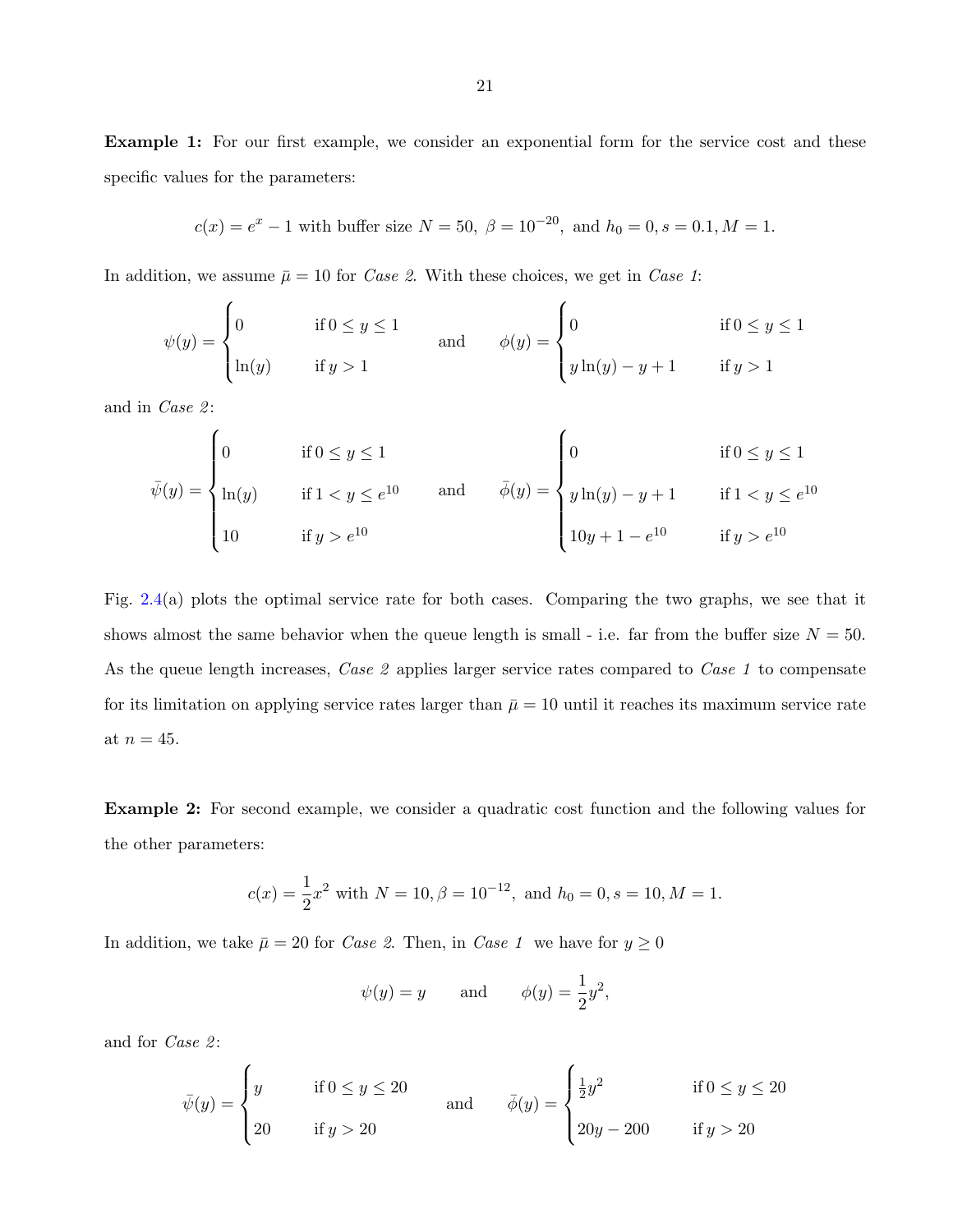<span id="page-29-0"></span>

(a) 
$$
c(x) = e^x - 1
$$
.



 1 2 3 4 5 Queue length (c)  $c(x) = (x+1)ln(x+1)$ .

 $\circ$ <sup>1</sup><sub>0</sub> 

Figure 2.4: Optimal policies in three numerical examples for each of the two cases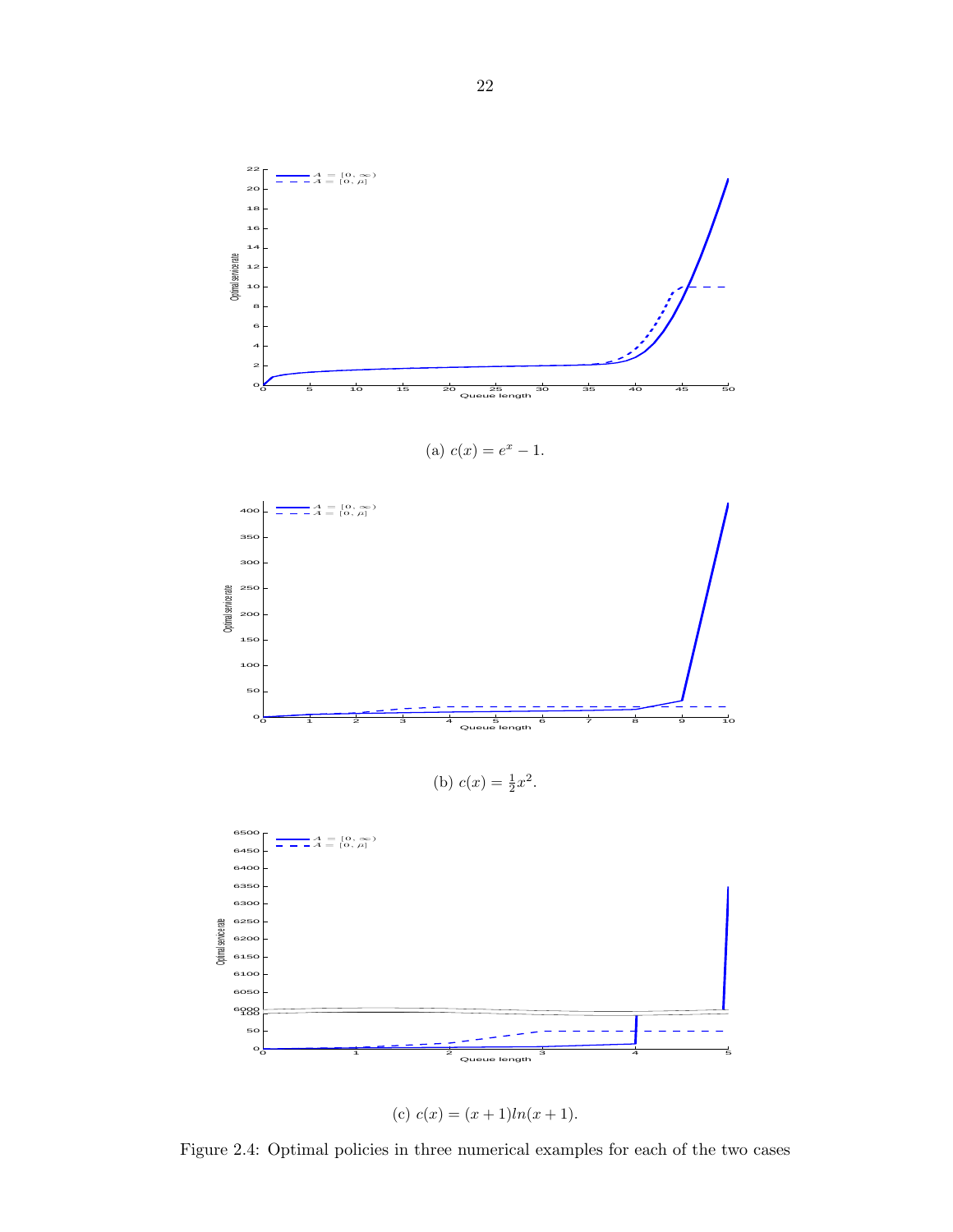Fig. [2.4\(](#page-29-0)b) shows the optimal policy rate in both cases. In this example the difference between  $\kappa^*$  and  $\bar{\kappa}^*$ is huge and that makes the optimal rate to reach its maximum very fast (when queue length is around 4) in Case 2.

Example 3: Finally for our third example, we consider the following service cost function and parameter values:

$$
c(x) = (x + 1) \ln(x + 1)
$$
 with  $N = 5$ ,  $\beta = 10^{-7}$  and  $h_0 = 0$ ,  $s = 1$ ,  $M = 1$ ,

and  $\bar{\mu} = 50$  for *Case 2*. Then for *Case 1* we have

$$
\psi(y) = \begin{cases}\n0 & \text{if } 0 \le y \le 1 \\
e^{y-1} - 1 & \text{if } y > 1\n\end{cases}\n\text{ and } \n\phi(y) = \begin{cases}\n0 & \text{if } 0 \le y \le 1 \\
e^{y-1} - y & \text{if } y > 1\n\end{cases}
$$

and for Case 2:

$$
\bar{\psi}(y) = \begin{cases}\n0 & \text{if } 0 \le y \le 1 \\
e^{y-1} - 1, & \text{if } 1 < y \le \ln(51) + 1 \\
50 & \text{if } y > \ln(51) + 1\n\end{cases}\n\text{ and } \bar{\phi}(y) = \begin{cases}\n0 & \text{if } 0 \le y \le 1 \\
e^{y-1} - y & \text{if } 1 < y \le \ln(51) + 1 \\
50y - 51\ln(51) & \text{if } y > \ln(51) + 1\n\end{cases}
$$

Fig. [2.4\(](#page-29-0)c) illustrates optimal policy for third example. Note that we have broken vertical axis to make the figure more clear to reader. The optimal rate in Case 2 reaches close to the maximum ( $\bar{\mu} = 50$ ) when the queue-length is around 3.

Comparing the three examples, note that the service cost function has gradual slower rate of growth from Example 1 - 3, and hence, the rate of change of the optimal control (as a function of the queuelength) is also smoother in a later example, compared to an earlier one. This effect is more visible when the optimal rate is closer to the upper bound.

Tables [2.1](#page-31-0) and [2.2](#page-31-0) summarize our results for both cases respectively considering all three cost functions  $c(x)$  in the three examples above.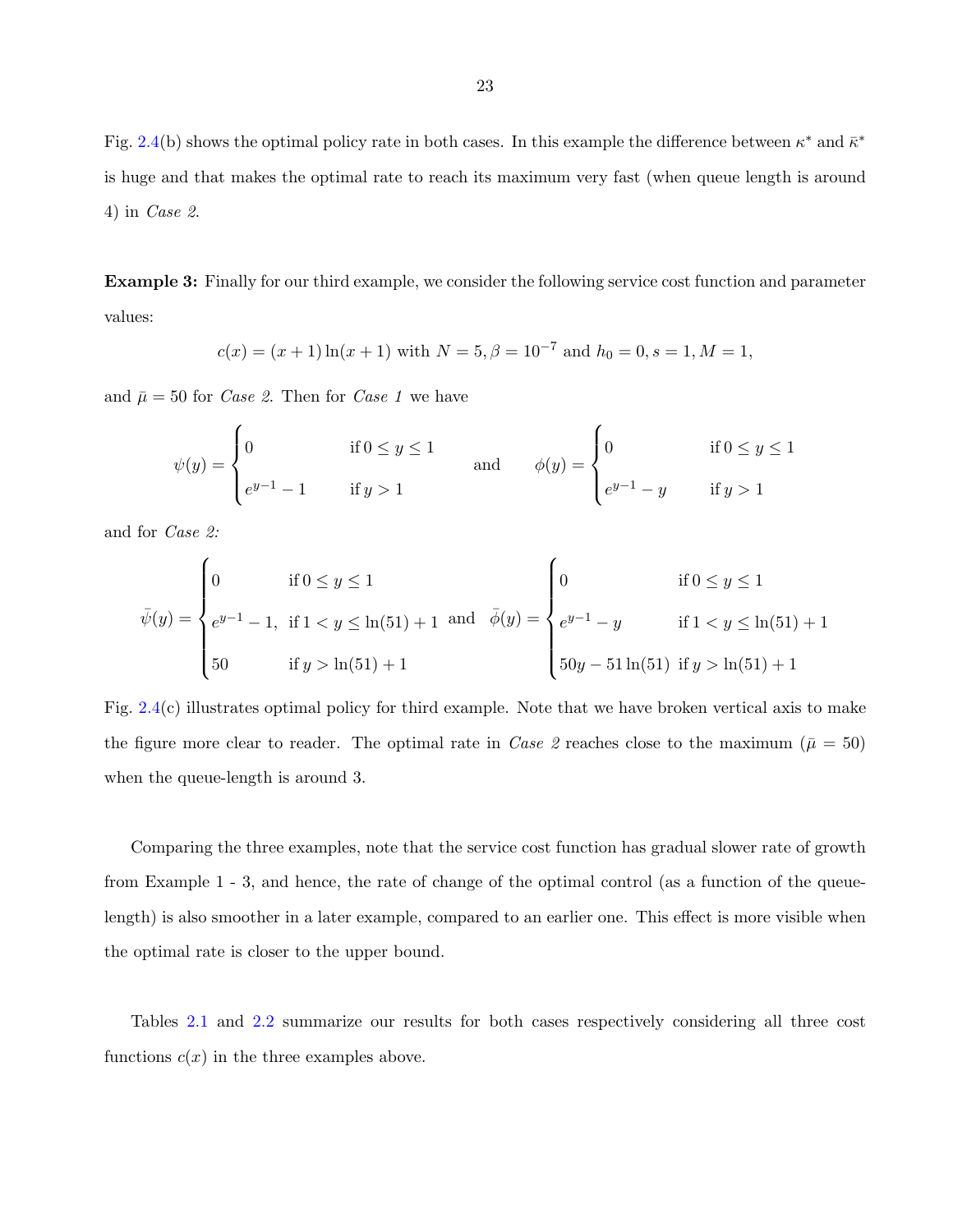<span id="page-31-0"></span>

| c(x)           | $e^x-1$           | $\frac{1}{2}x^2$  | $(x+1)\ln(x+1)$   |
|----------------|-------------------|-------------------|-------------------|
| $\beta$        | $1e - 20$         | $1e - 12$         | $1e-7$            |
| N              | 50.00000000000000 | 10.00000000000000 | 5.000000000000000 |
| M              | 1.000000000000000 | 1.000000000000000 | 1.000000000000000 |
| S              | 0.100000000000000 | 10.00000000000000 | 1.000000000000000 |
| $\gamma_{N+1}$ | 2.285307016378286 | 4.890089061547525 | 2.297603580454379 |
| $\alpha$       | 8.958166186885266 | 14.82824086628696 | 3.210938206766867 |
| $\gamma^*$     | 2.285307017566225 | 4.890089305336006 | 2.303829201039988 |
| $\kappa^*$     | 28.54874985659808 | 417.3020809625224 | 9.756135451108200 |
| $z^*$          | 2.285307017280737 | 4.890089304918704 | 2.303828225426443 |

Table 2.1: Computational results for case 1

| c(x)                 | $e^x-1$           | $\frac{1}{2}x^2$  | $(x+1)\ln(x+1)$   |
|----------------------|-------------------|-------------------|-------------------|
| B                    | $1e - 20$         | $1e - 12$         | $1e-7$            |
| N                    | 50.00000000000000 | 10.00000000000000 | 5.000000000000000 |
| M                    | 1.000000000000000 | 1.000000000000000 | 1.000000000000000 |
| S                    | 0.100000000000000 | 10.00000000000000 | 1.000000000000000 |
| $\bar{\gamma}_{N+1}$ | 2.285307016378286 | 4.890089061547525 | 2.297603580454379 |
| $\bar{\alpha}$       | 8.958166186885266 | 14.82824086628696 | 3.210938206766867 |
| $\bar{\gamma}^*$     | 2.285307019577728 | 5.061191089366425 | 2.578945446808966 |
| $\bar{\kappa}^*$     | 101524018148.6422 | 5825230813.475831 | 24786.09850823848 |
| $\bar{z}^*$          | 2.285307018562488 | 5.055365858552950 | 2.576466836958142 |

Table 2.2: Computational results for case 2

### Appendices

#### A About Remark [1](#page-15-0)

To investigate the result when the assumption in Remark [1](#page-15-0) (see  $(9)$ ) does not hold, let us first consider its failure in Case 2. Suppose that we have linear function  $c(x) = \theta x$  with  $\theta > 0$ . Derived results in Sections [2.3](#page-15-0) and [2.4](#page-24-0) shows that the optimal policy would be  $\bar{\mu}_n^* = \bar{\mu}$  for  $n = 1, ..., N$  given that this policy satisfies the constraint  $p_N(\bar{\mu}^*) \leq \beta$ ; otherwise there is no feasible solution to our problem. Additionally, a simple investigation of the average cost of implementing service rate  $x$  which is  $\frac{c(x)}{x} = \theta$  justifies this result. While the average cost for implementing any service rate  $x \in [0, \bar{\mu}]$  is equal, it clearly makes sense to apply the largest possible service rate  $\bar{\mu}$  to offset the imposed congestion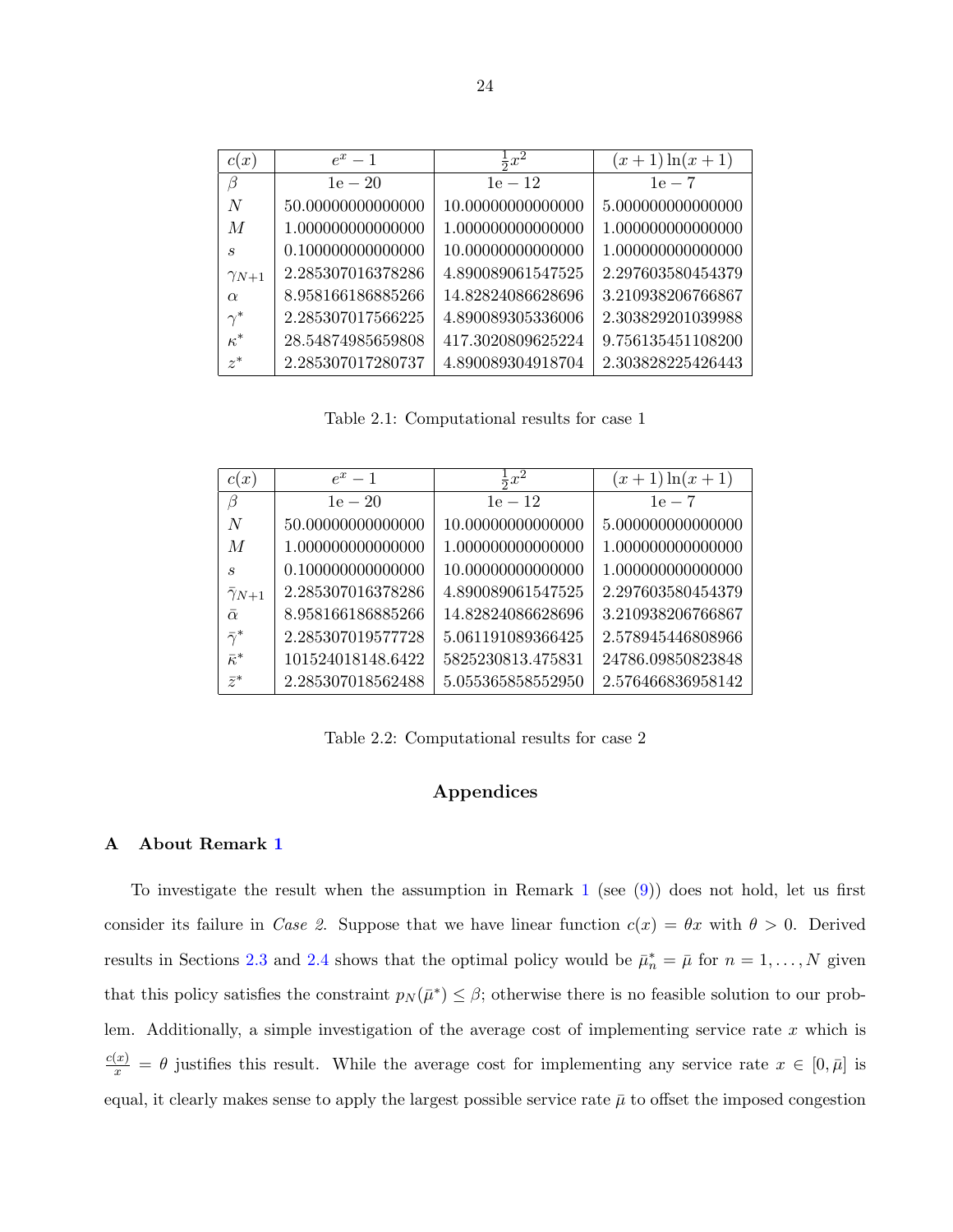<span id="page-32-0"></span>costs. Note that although degeneracy can be the case for the auxiliary problem (the situation where  $h_N + \kappa < \bar{\gamma}^*$ , but it never happens for the main problem as the do-nothing policy is an infeasible solution.

Now we can generalize our result to the Case 1 by having  $\bar{\mu} \to \infty$  in Case 2. We have two interpretations for this case; mathematical and practical. Mathematically speaking, one can infer that in this case no optimal policy exists since providing service rate with infinite value always dominates a service rate with finite value. In this case feasibility issues are not our concern as we can always find  $\mu$  such that  $p_N(\mu) \leq \beta$  for any  $0 < \beta < 1$ . On the other hand, note that here the controller can remove j jobs instantly at any time with the cost of  $j\theta$ . Instantaneous ejection of the arriving jobs is practically equivalent to give the controller the leverage of rejecting new jobs when the buffer is not full at cost  $\theta$ . Practically speaking, this is where we need to switch the problem to a new one. A new problem that one should design a queue with an optimal buffer size and optimal service rates while there is a similar-to-our-context constraint on that optimal buffer size. On that problem one can relax the assumption [\(9\)](#page-15-0) to the following assumption

$$
\lim_{w \to \infty} (\inf \{ c(x)x^{-1} : x \in A, x \ge w \}) \ge \tilde{\kappa}
$$
\n(47)

where  $\tilde{\kappa}$  is the rejection cost in that problem. This is where our problem, and those in [8] and [1] overlap and can be investigated separately.

#### B Proof of Lemma [7](#page-23-0)

To verify Lemma [7,](#page-23-0) it is enough to show the existence of a unique  $\bar{\gamma}_{N+1}$  be such that  $\bar{g}(\gamma) = \bar{y}_N(\gamma)$ and prove that for any  $\gamma > \bar{\gamma}_{N+1}$  we have  $0 \le c'(0) < \bar{y}_1(\gamma) \le \bar{y}_2(\gamma) \le \cdots \le \bar{y}_N(\gamma)$ . To make it simple, let us consider the problem with an unlimited buffer size. In other words we have the following equations:

$$
\bar{y}_1(\gamma) = \bar{\gamma} - h_0,\tag{48a}
$$

$$
\bar{y}_{n+1}(\gamma) = \bar{\phi}(\bar{y}_n(\gamma)) + \bar{\gamma} - h_n \tag{48b}
$$

Furthermore, to facilitate our proof we extend the domain of function  $\bar{\phi}$  to R by defining  $\bar{\phi}(y) = 0$  for  $y < 0$ . That gives us a sequence of  $\bar{y}_n(.) : \mathbb{R} \to \mathbb{R}$  functions that are continuous and strictly increasing.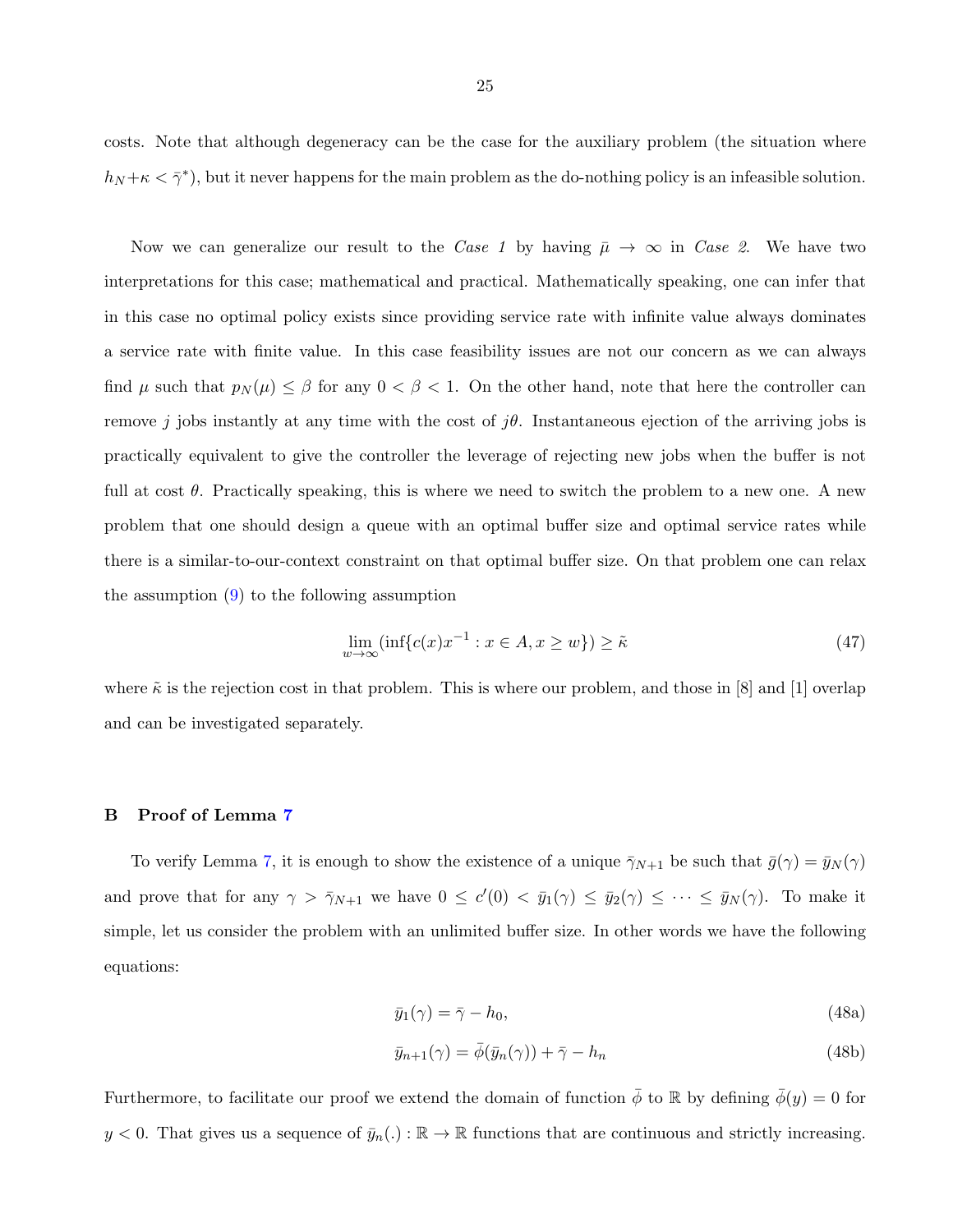Now, set  $\bar{y}_0 = c'(0)$  and define the difference of consecutive terms of vector  $\bar{y}$  as

$$
\Delta_n(\gamma) = \bar{y}_n(\gamma) - \bar{y}_{n-1}(\gamma) \qquad \text{for } n \ge 1 \text{ and } \gamma \in \mathbb{R} \tag{49}
$$

Then immediately we reach the following using  $(48b)$ .

$$
\Delta_{n+1}(\gamma) = \bar{\phi}(\bar{y}_n(\gamma)) - \bar{\phi}(\bar{y}_{n-1}(\gamma)) - (h_n - h_{n-1}) \quad \text{for } n \ge 1 \text{ and } \gamma \in \mathbb{R}
$$
 (50)

Let  $\gamma_n$  be the root of *n*th equation, i.e. the solution of  $\Delta_n(\gamma) = 0$ . We show that a unique sequence of roots  $\gamma_1, \gamma_2, \ldots, \gamma_n$  exists that are monotone in n. Moreover, we show that

$$
0 \leq c'(0) = \bar{y}_0(\gamma_n) \leq \bar{y}_1(\gamma_n) \leq \bar{y}_2(\gamma_n) \leq \cdots \leq \bar{y}_{n-1}(\gamma_n) = \bar{y}_n(\gamma_n).
$$

We argue this using induction method. First note that  $\Delta_1(\gamma) = \gamma - h_0 - c'(0)$  and subsequently  $\gamma_1 = h_0 + c'(0)$  which is unique. One notes that  $\Delta_1(.)$  is continuous and strictly increasing over  $[\gamma_1, \infty)$ . Next we assume that our observations are true for nth equation and will try to extend them to  $(n+1)$ th equation. Therefore, we assume a unique  $\gamma_n$  such that  $\Delta_n(\gamma_n) = 0$  and  $\gamma_1 \leq \cdots \leq \gamma_n$ . Furthermore, on  $[\gamma_n,\infty), \Delta_n(.)$  is assumed continuous and strictly increasing. The fact that  $\bar{\phi}$  is continuous and strictly increasing on  $[c'(0), \infty)$  along with our assumption that  $\bar{y}_n(\gamma) - \bar{y}_{n-1}(\gamma) \ge 0$  for  $\gamma \ge \gamma_n$  lead us to infer that  $\Delta_{n+1}$  is continuous, strictly increasing and unbounded on  $[\gamma_n,\infty)$  from (50). As we have extended our hypothesis to  $n+1$  one can infer that for  $\gamma \geq \gamma_i$  we have  $\bar{y}_i(\gamma) \geq \bar{y}_{i-1}(\gamma)$  and that ends the proof of monotonocity of  $\bar{y}_n(.)$  sequence. Moreover, it is immediate from (50) that  $\Delta_{n+1}(\gamma_n) = h_{n-1} - h_n \leq 0$ . Exploiting that along with continuity, unboundedness and strict monotoncity of  $\Delta_{n+1}(.)$  on  $[\gamma_n,\infty)$ , we establish existence of a unique  $\gamma_{n+1} \geq \gamma_n$  such that  $\Delta_{n+1}(\gamma_{n+1}) = 0$ .

Returning to the problem with limited buffer size  $N$  one can immediately see that we can always find a unique  $\gamma_{N+1}$  value such that  $\bar{g}(\gamma_{N+1}) = \bar{y}_N(\gamma_{N+1})$  and for each  $\gamma > \gamma_{N+1}$  we have  $0 \leq c'(0) < \bar{y}_1(\gamma) \leq \bar{y}_2(\gamma) \leq \cdots \leq \bar{y}_N(\gamma)$ . The equality situations happen when the holding cost remains the same from a state to its immediate larger state (Note that we assumed holding cost vector to be non-decreasing).  $\Box$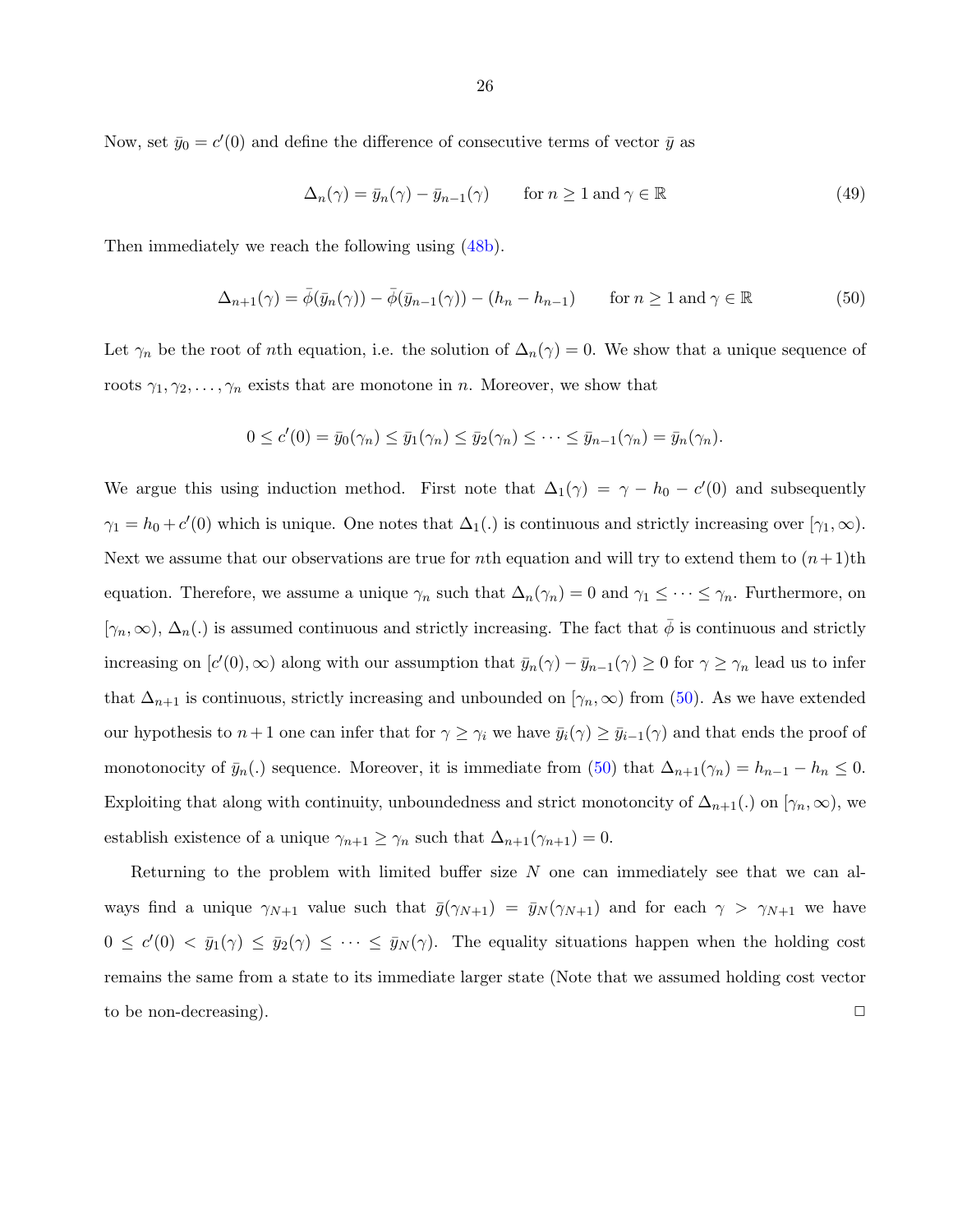### 3. GENERAL CONCLUSION

#### 3.1 Conclusion

<span id="page-34-0"></span>We showed that Bellman equations for *Case 1* with unbounded action space and *Case 2* with bounded action spaces are quite similar and that facilitates exploitation of similar strategy in solving the problem.

As the strategy for solving the main problem, we introduced an auxiliary problem whose solution is connected to our main problem solution. We used a Lagrangian cost and replaced it with our constraint on overflow probability. We provided a verification theorem to facilitate solving this auxiliary problem. Additionally, A one-to-one mapping between this Lagrangian cost and the upper bound was shown to exist. Furthermore, we provided the way on how to find this Lagrangian cost value given an upper bound.

Finally, some numerical examples with different parameters and cost functions were provided to make the methodology clear and the results were provided.

#### 3.2 Future Study

During this study, we assumed that arrivals happen according to a Poisson process and service rates are exponentially distributed. This is not always the case in real-world problems and arrivals and service rates can have a general distribution. Relaxing these assumptions and studying the problem in that setting could be a possible future direction.

Moreover, we assumed that regardless of waiting times, the customers do not depart the system without being served (no customer abandonment). Again, this is not always the case and one could investigate this by assuming a general or exponential distribution for the abandonment.

Combination of exponential or general distribution for arrivals, service rates and customer abandon-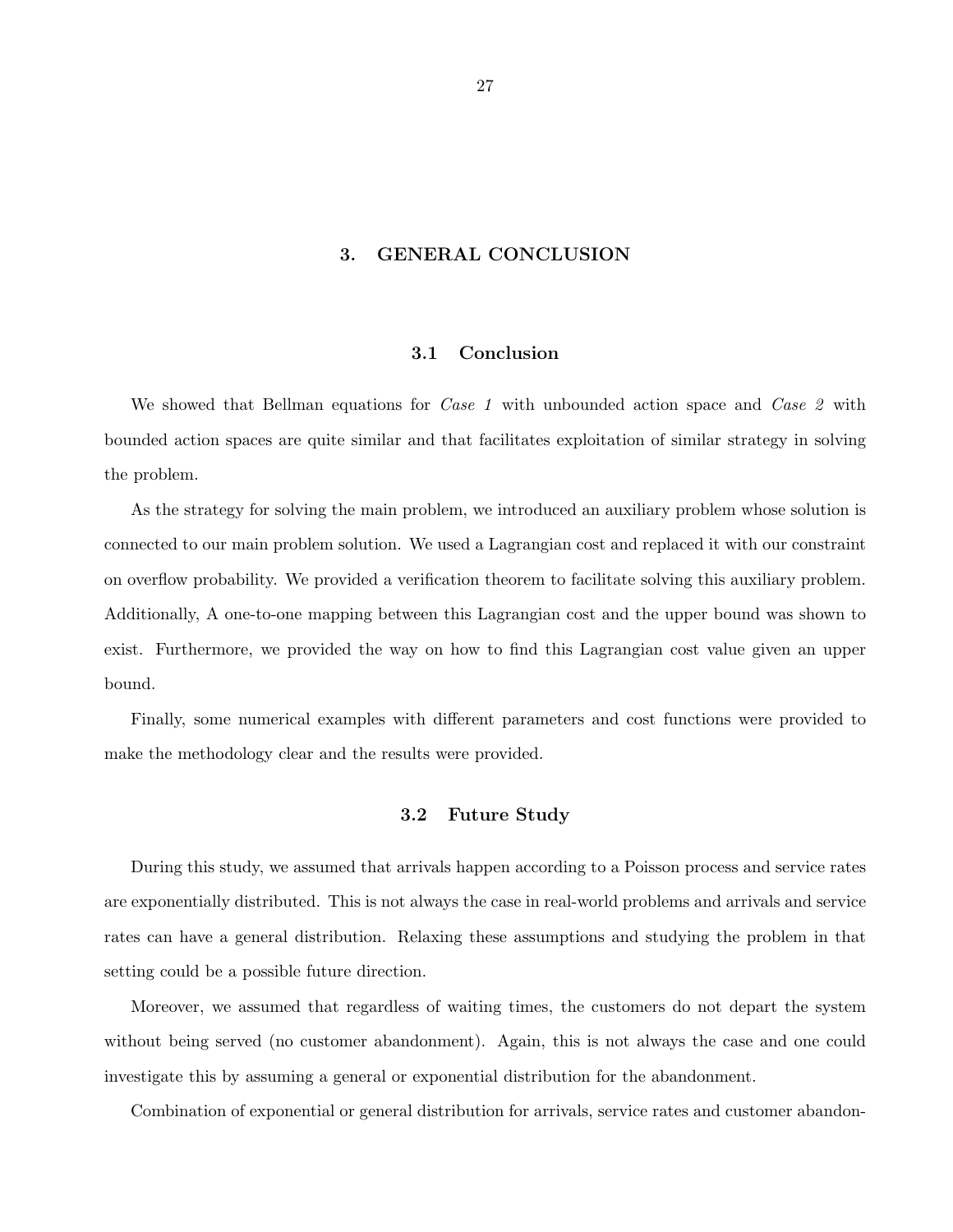ment result in many interesting problems to investigate.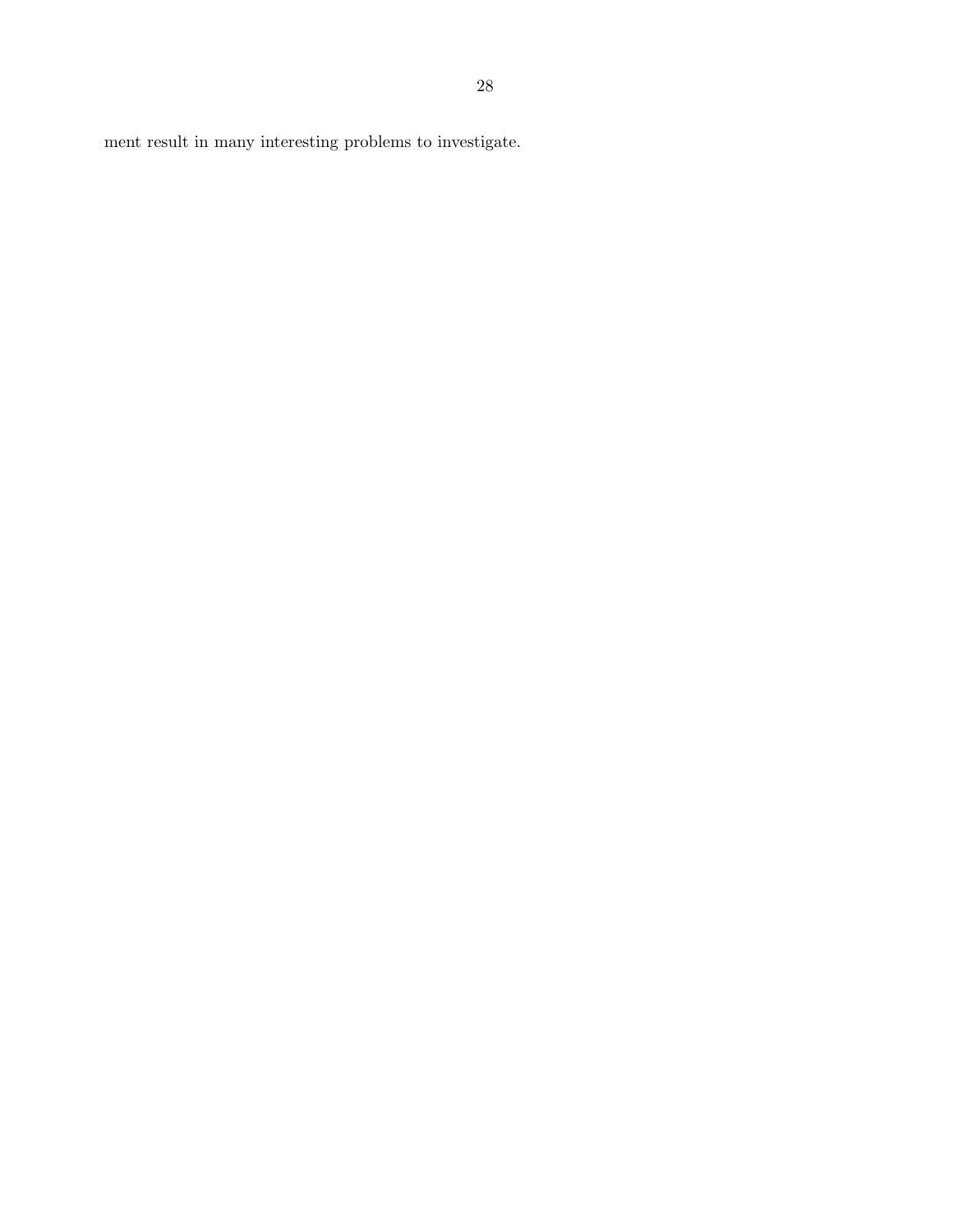#### BIBLIOGRAPHY

- <span id="page-36-0"></span>[1] K. M. Adusumilli and J. J. Hasenbein. Dynamic admission and service rate control of a queue. Queueing Systems, 66(2):131–154, 2010.
- [2] E. Altman. Constrained Markov decision processes, volume 7. CRC Press, 1999.
- [3] B. Ata. Dynamic power control in a wireless static channel subject to a quality-of-service constraint. Operations Research, 53(5):842–851, 2005.
- [4] B. Ata and S. Shneorson. Dynamic control of an m/m/1 service system with adjustable arrival and service rates. Management Science, 52(11):1778–1791, 2006.
- [5] D. P. Bertsekas. Dynamic programming and optimal control, volume 2. Athena Scientific Belmont, MA, 1995.
- [6] T. B. Crabill. Optimal control of a service facility with variable exponential service times and constant arrival rate. Management Science, 18(9):560–566, 1972.
- [7] G. Degirmenci, J. P. Kharoufeh, O. A. Prokopyev Maximizing the Lifetime of Query-Based Wireless Sensor Networks ACM Transactions on Sensor Networks, 10(4), 2014.
- [8] J. M. George and J. M. Harrison. Dynamic control of a queue with adjustable service rate. Operations Research, 49(5):720–731, 2001.
- [9] T. D. Lagkas Wireless Network Traffic and Quality of Service Support: Trends and Standards: Trends and Standards, IGI Global, 2010.
- [10] M. L. Puterman. Markov decision processes: discrete stochastic dynamic programming. John Wiley & Sons, 2014.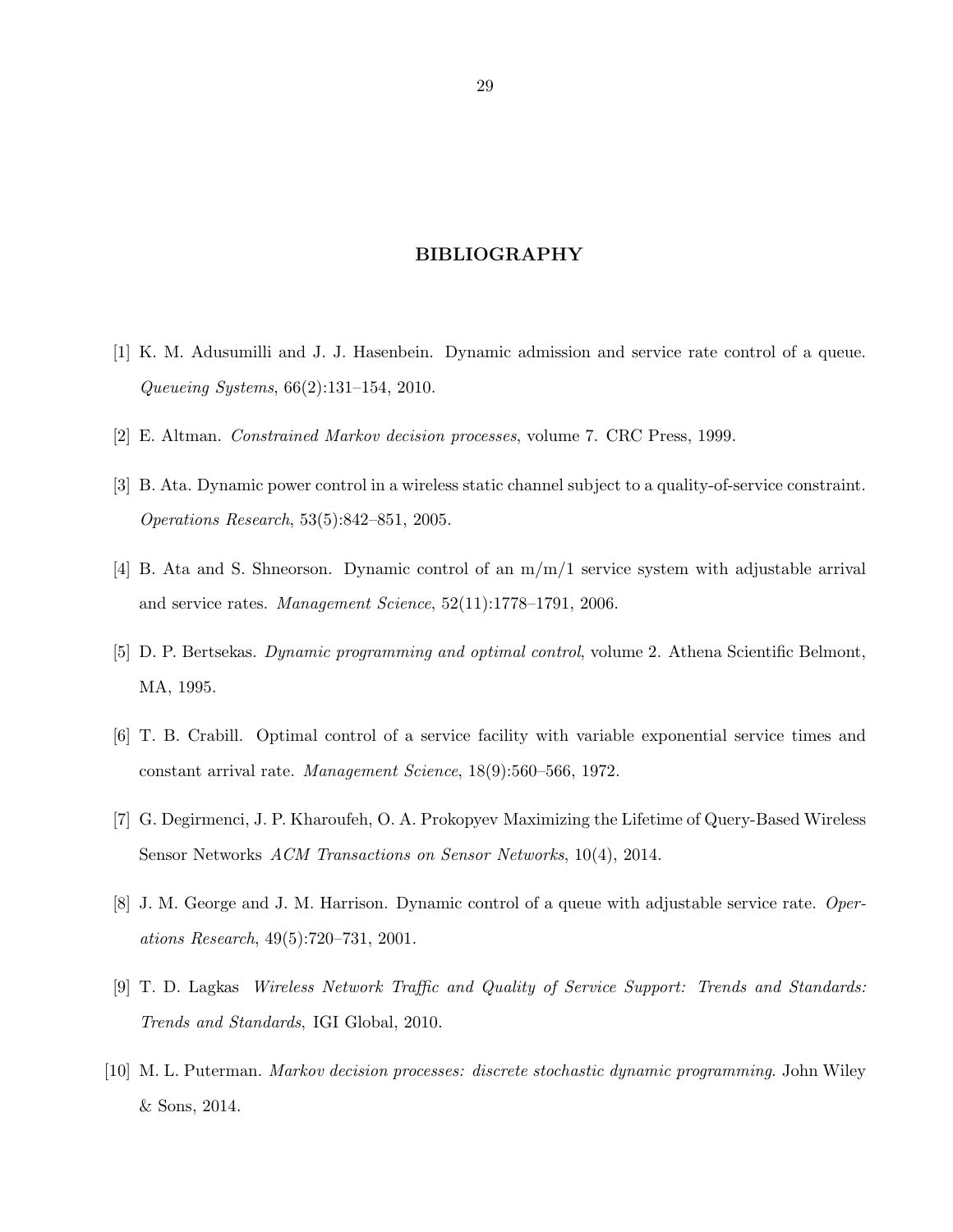- [11] L. I. Sennott. Stochastic dynamic programming and the control of queueing systems, volume 504. 2009.
- [12] S. Stidham Jr. Analysis, design, and control of queueing systems. Operations Research, 50(1):197– 216, 2002.
- [13] S. Stidham Jr and R. R. Weber. Monotonic and insensitive optimal policies for control of queues with undiscounted costs. *Operations Research*, 37(4):611–625, 1989.
- [14] S. Stidham Jr and R. R. Weber. A survey of markov decision models for control of networks of queues. Queueing systems, 13(1-3):291–314, 1993.
- [15] H. M. Taylor and S. Karlin. A first course in stochastic processes. 2nd ed. Academic Press, San Diego, CA, 1997.
- [16] J. Wijngaard and S. Stidham Jr. Forward recursion for markov decision processes with skipfree-to-the-right transitions, part i: theory and algorithm. Mathematics of Operations Research, 11(2):295–308, 1986.
- [17] Y. Xing, L. Li, Z. Bi, M. Wilamowska-Korsak, L. Zhang Operations Research (OR) in Service Industries: A Comprehensive Review *Systems Research and Behavioral Science*. 30: 300–353, 2013.
- [18] Jo, Kyung Y A Lagrangian algorithm for computing the optimal service rates in Jackson queuing networks Computers and operations research.16(5): 431–440, 1989.
- [19] L. I. Sennott Computing average optimal constrained policies in stochastic dynamic programming Probability in the Engineering and Informational Sciences. 15(101): 103–133, 2001.
- [20] X. Guo, O. Hernández-Lerma Drift and monotonicity conditions for continuous-time controlled Markov chains with an average criterion Automatic Control, IEEE Transactions on. 48(2): 236– 245, 2003.
- [21] O. Hernández-Lerma, J. B. Lasserre Discrete-time Markov control processes: basic optimality criteria, volume 30. Springer Science & Business Media, 2012.